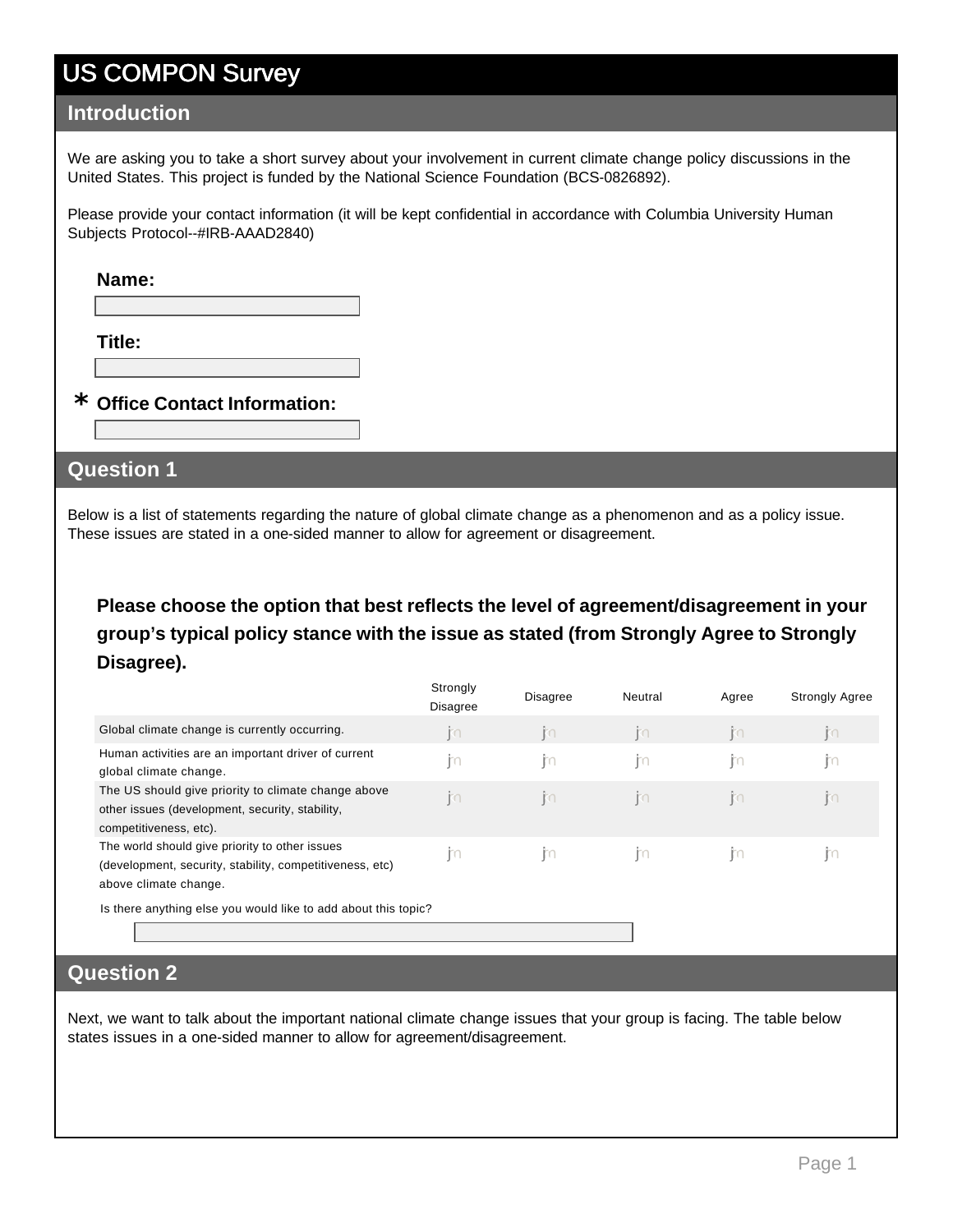#### **Please choose the option that best reflects the typical policy stance of your group on the issue as stated (from Strongly Agree to Strongly Disagree).**

|                                                                                | Strongly<br>Disagree | <b>Disagree</b> | Neutral      | Agree     | <b>Strongly Agree</b> |
|--------------------------------------------------------------------------------|----------------------|-----------------|--------------|-----------|-----------------------|
| The US should aim for more ambitious domestic action                           | jn                   | n               | $\mathbb{M}$ | n         | n                     |
| to increase emissions reductions.                                              |                      |                 |              |           |                       |
| The US should take global leadership by boldly                                 | jm                   | in.             | j'n          | ∣m        | jn                    |
| reducing its greenhouse gas emissions.                                         |                      |                 |              |           |                       |
| The US emissions target for 2020 (17% below 2005                               | n                    | n               | n            | n         | jn                    |
| levels by 2020) is too ambitious.                                              |                      |                 |              |           |                       |
| The best way to cut greenhouse gas emissions is                                | jm                   | in.             | j'n          | jm        | jn                    |
| through voluntary action by US industries.                                     |                      |                 |              |           |                       |
| Emissions Trading (cap and trade) could make a                                 | n                    | n               | n            | n         | n                     |
| significant contribution to reducing greenhouse gas                            |                      |                 |              |           |                       |
| emissions in the US.                                                           |                      |                 |              |           |                       |
| A Carbon Tax could make a significant contribution to                          | jn                   | jn              | m            | m         | $\mathsf{m}$          |
| reducing greenhouse gas emissions in the US.                                   |                      |                 |              |           |                       |
| Carbon offsetting could make a significant contribution                        | n                    | n               | n            | n         | jin.                  |
| to reducing greenhouse gas emissions in the US.                                |                      |                 |              |           |                       |
| The US should expand nuclear power to cut                                      | jn                   | . jto           | ∣m           | jn        | jn                    |
| greenhouse gas emissions.<br>A low-carbon economy will be an economic boon for |                      |                 |              |           |                       |
| the US in the long run.                                                        | j₹∩                  | j∖∩             | $\mathbb{M}$ | jm        | jm.                   |
| A strong, binding international agreement is necessary                         |                      |                 |              |           |                       |
| for effective global reductions in greenhouse gas                              | jn                   | . jto           | ∣m           | .jp       | jn                    |
| emissions.                                                                     |                      |                 |              |           |                       |
| Strong commitments from China are necessary for an                             |                      |                 |              |           |                       |
| effective international agreement.                                             | jn                   | jn              | jn           | jn        | $\mathbb{R}$          |
| The US should take strong action to reduce emissions                           |                      |                 | m            | m         | m                     |
| regardless of other countries' actions.                                        | jm                   | . jto           |              |           |                       |
| The US should commit more (international) funding to                           | jn                   | ोरा             | jn           | $ S \cap$ | jn                    |
| reduce greenhouse gas emissions.                                               |                      |                 |              |           |                       |
|                                                                                |                      |                 |              |           |                       |

#### **Question 3-1**

Please indicate those policy actors that stand out as especially influential in current domestic climate change politics by putting a mark after the policy actors' names in the column.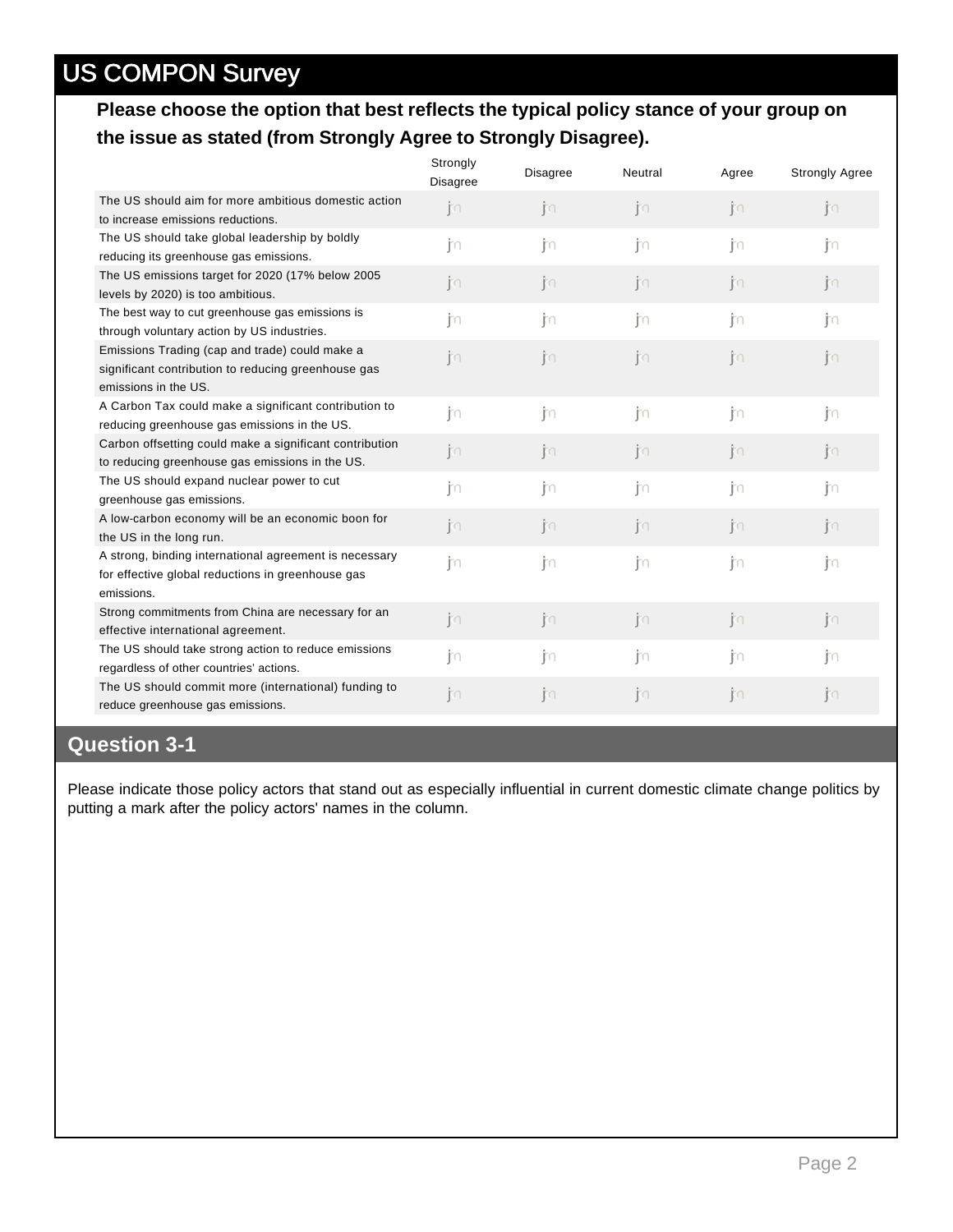### **Governmental list (Bureaus, Departments, Agencies, Research Institutes and Congressional Offices):**

|                                                                                                                    | Check here |
|--------------------------------------------------------------------------------------------------------------------|------------|
| <b>Council on Environmental</b><br>Quality                                                                         | jn         |
| <b>Environmental Protection</b><br>Agency (EPA)-National<br>Exposure Research<br>Laboratory (NERL)                 | jn         |
| EPA - Other:                                                                                                       | jn         |
| Department of Energy<br>(DOE)-Energy Information<br>Administration                                                 | jn         |
| DOE-Office of Biological &<br><b>Environmental Research</b>                                                        | jn         |
| DOE-Office of<br>Sequestration, Hydrogen, &<br>Clean Coal Fuels, Office of<br><b>Fossil Energy</b>                 | jn         |
| DOE - Other:                                                                                                       | jn         |
| Department of Interior -<br><b>Bureau of Reclamation</b>                                                           | jn         |
| Department of Interior -<br>Other:                                                                                 | jn         |
| Department of State-<br>Bureau of Oceans and<br>International<br>Environmental and<br>Scientific Affairs and SECC  | jn         |
| Department of State-Other:                                                                                         | jn         |
| Department of Treasury-<br>Office of International<br>Affairs                                                      | jn         |
| Department of Treasury-<br>Other:                                                                                  | jn         |
| National Academy of<br><b>Sciences</b>                                                                             | j∩         |
| National Oceanic and<br>Atmospheric Administration<br>(NOAA)- National<br>Integrated Drought<br>Information System | jn         |
| NOAA Other:                                                                                                        | jn         |
| <b>Congressional Budget</b><br>Office                                                                              | jn         |
| Representative Costello                                                                                            | jn         |
| Representative G. Green                                                                                            | jn         |
| Representative Hall                                                                                                | j٨         |
| Representative Inslee                                                                                              | jn         |
| Representative E. Johnson                                                                                          | j∩         |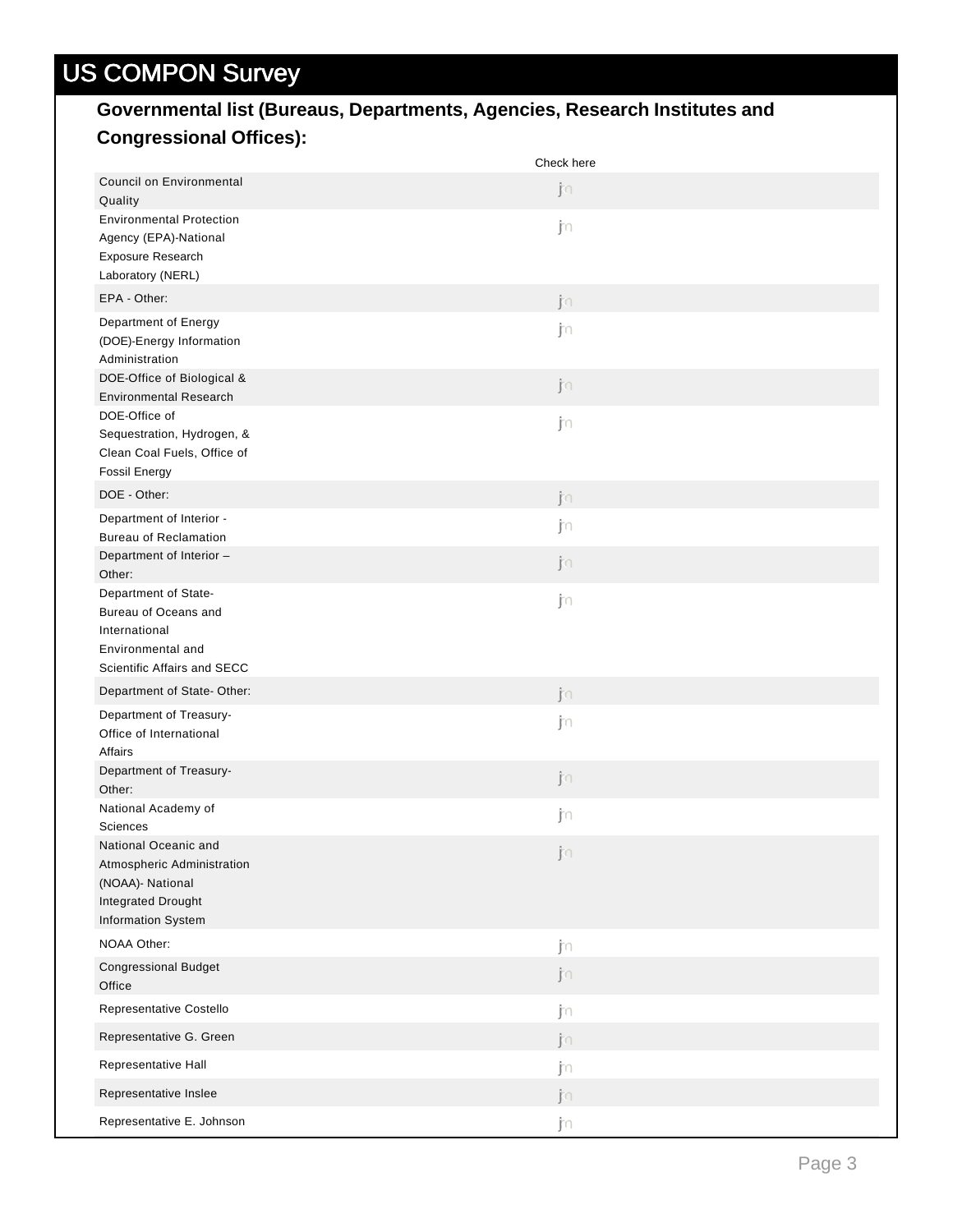| - -<br>$\frac{1}{2}$         |    |
|------------------------------|----|
| <b>Representative Markey</b> | jn |
| Representative Van Hollen    | jn |
| Representative Watson        | jn |
| Representative Waxman        | jn |
| Senator Barrasso             | jn |
| Senator Bayh                 | jn |
| Senator Bingaman             | jn |
| Senator Dorgan               | jn |
| Senator Graham               | jn |
| Senator Inhofe               | j∩ |
| Senator Kerry                | jn |
| Senator Lieberman            | j∩ |
| Senator Lugar                | jn |
| Other:                       | jn |
|                              |    |

For those offices checked, please indicate the office and contact person or persons if possible

#### **Research and Policy Groups:**

|                                                            | Check here |
|------------------------------------------------------------|------------|
| American Council for an<br><b>Energy-Efficient Economy</b> | ê          |
| American Council for                                       |            |
| <b>Capital Formation</b>                                   | ê          |
| Clean Air Task Force                                       | ê          |
| <b>Climate Policy Center</b>                               | ê          |
| <b>Electric Power Research</b><br>Institute                | ê          |
| Gas Technology Institute                                   | ê          |
| National Commission on<br><b>Energy Policy</b>             | ê          |
| Pew Center on Global<br>Climate Change                     | ê          |
| Resources for the Future                                   | ê          |
| Union of Concerned<br><b>Scientists</b>                    | ê          |
| World Resources Institute                                  | ê          |
| Other                                                      | ê          |
| Other (please specify)                                     |            |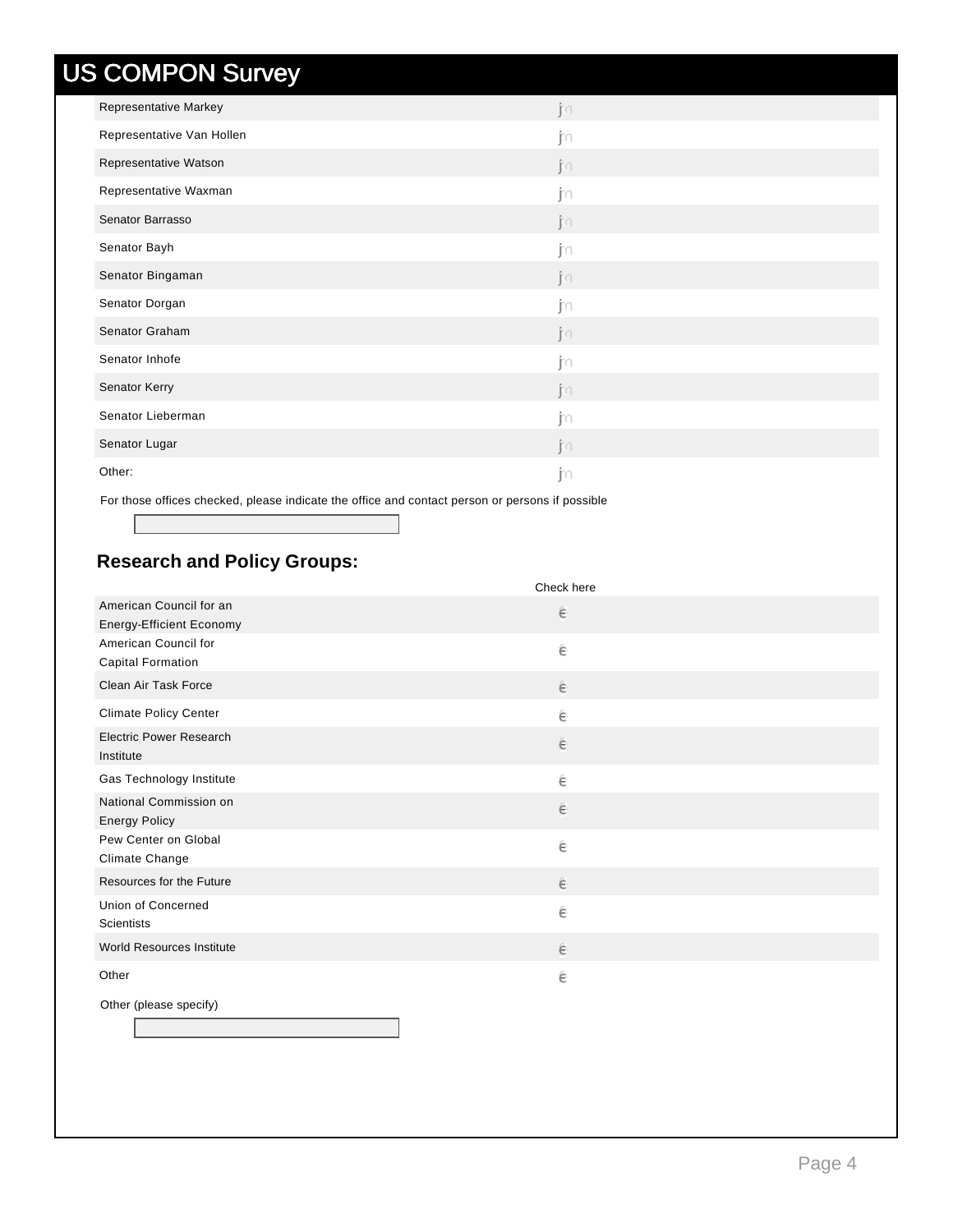#### **Environmental/Justice Groups:**

|                                                       | Check here |
|-------------------------------------------------------|------------|
| Alliance to Save Energy                               | $\in$      |
| Defenders of Wildlife                                 | ê          |
| Clean Energy Group                                    | ê          |
| <b>Environmental Defense</b><br>Fund                  | ê          |
| Family Farm Alliance                                  | ê          |
| Natural Resource Defense<br>Council                   | ê          |
| Nature Conservancy                                    | ê          |
| Oxfam America                                         | ê          |
| <b>Pacific Forest Trust</b>                           | ê          |
| Sierra Club                                           | ê          |
| <b>US Public Interest Research</b><br>Group (US PIRG) | ê          |
| <b>Wildlife Conservation</b><br>Society               | ê          |
| World Wildlife Fund                                   | ê          |
| Other                                                 | ê          |
| Other (please specify)                                |            |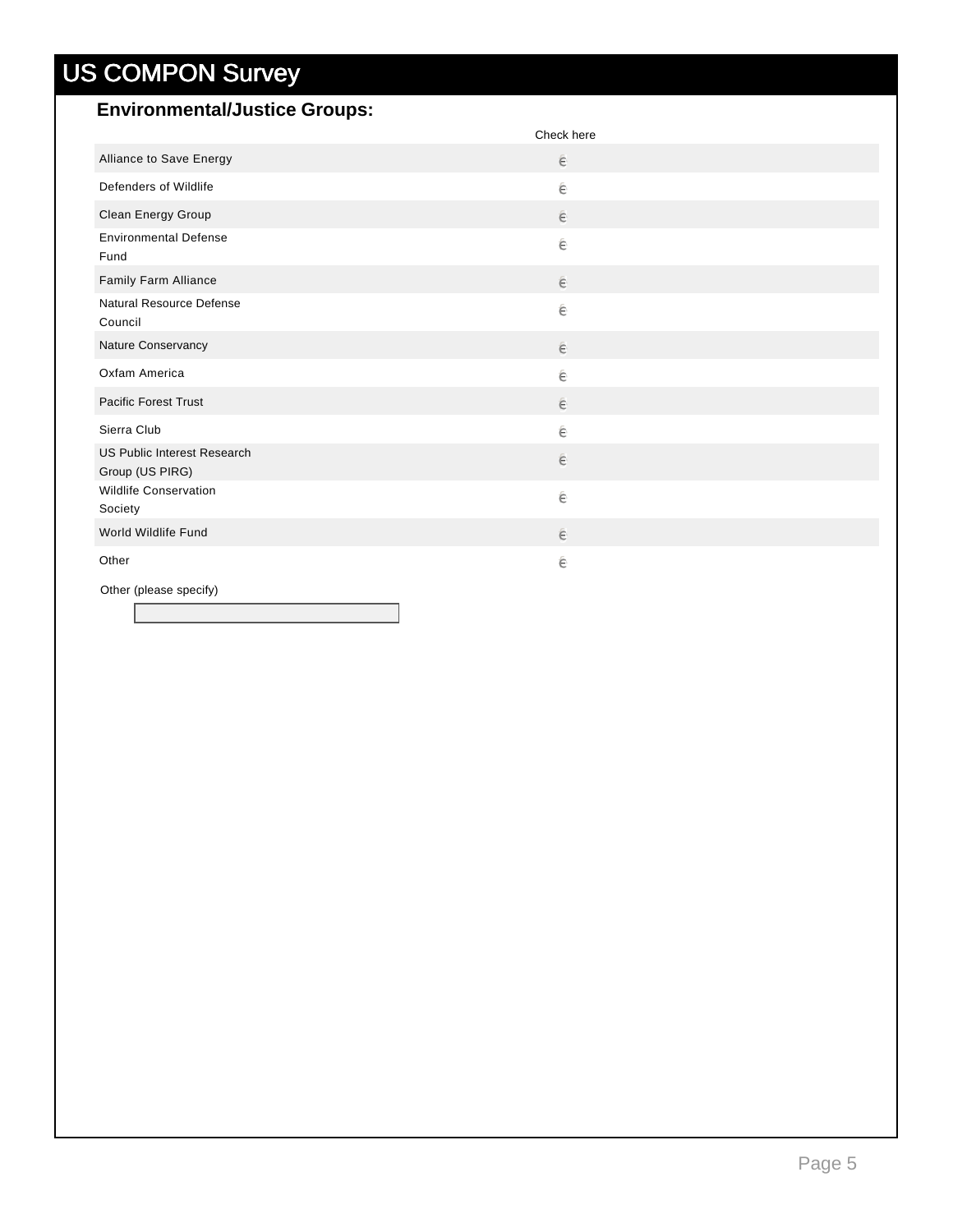### **University Researchers:**

|                                             | Check here |
|---------------------------------------------|------------|
| Columbia University                         | ê          |
| Duke University                             | ê          |
| George Mason University                     | ê          |
| <b>Harvard University</b>                   | ê          |
| Massachusetts Institute of<br>Technology    | $\in$      |
| National Center for<br>Atmospheric Research | ê          |
| Pennsylvania State<br>University            | $\in$      |
| <b>Princeton University</b>                 | ê          |
| <b>Stanford University</b>                  | $\in$      |
| University of Alabama-<br>Huntsville        | ê          |
| University of California-<br>Berkeley       | $\in$      |
| University of California-San<br>Diego       | ê          |
| University of Colorado                      | $\in$      |
| University of Washington                    | ê          |
| Please name specific researchers:           |            |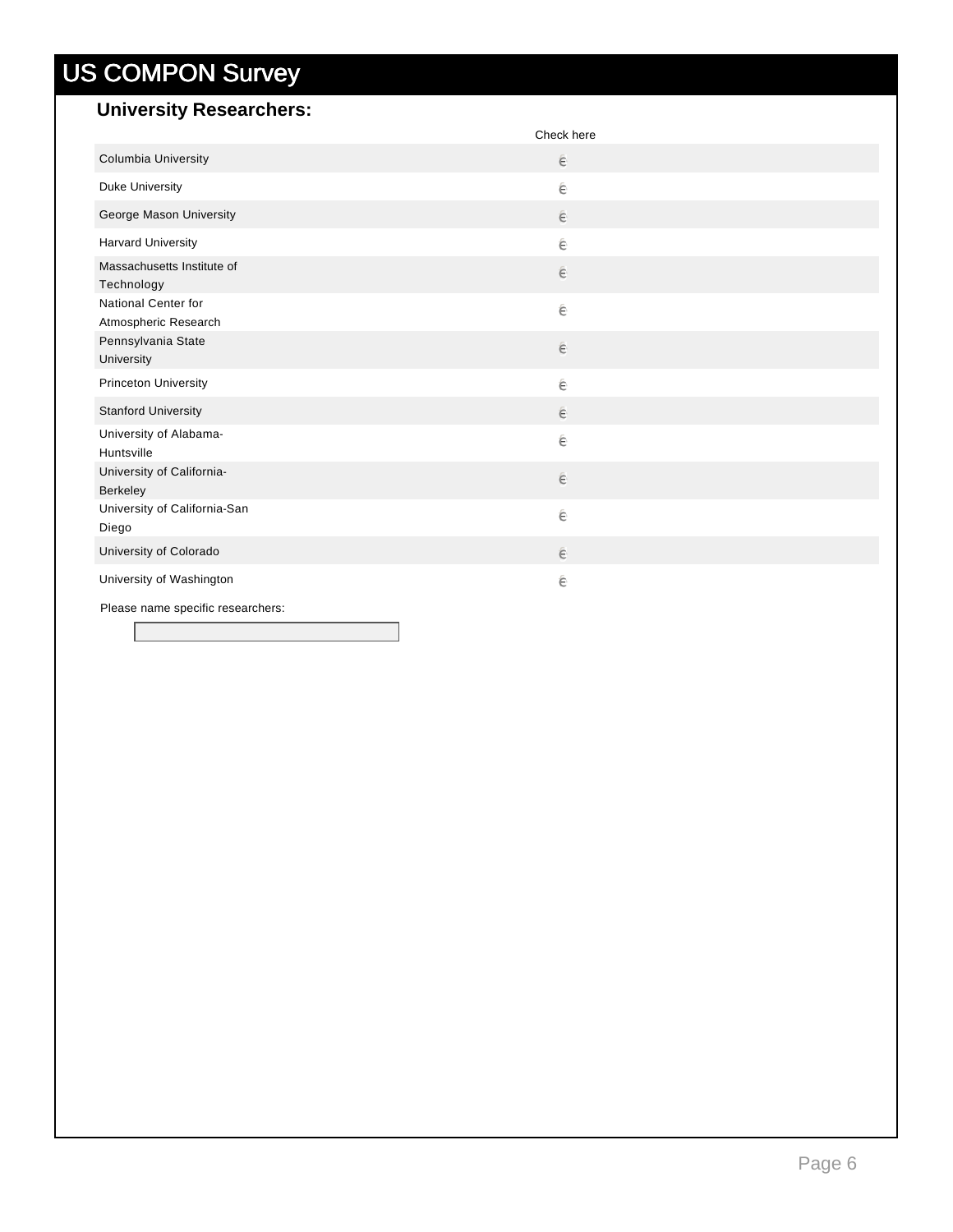### **Business Groups/Trade Associations/Unions:**

|                                      | Check here |
|--------------------------------------|------------|
| American Council on                  | e          |
| Renewable Energy                     |            |
| American Farm Bureau                 | ê          |
| Federation                           |            |
| American Forest & Paper              | e          |
| Association<br>American Institute of |            |
| Architects                           | ê          |
| American Iron and Steel              |            |
| Institute                            | e          |
| American Petroleum                   |            |
| Institute                            | ê          |
| American Public Power                | $\in$      |
| Association                          |            |
| American Wind Energy                 | ê          |
| Association                          |            |
| <b>Business Roundtable</b>           | e          |
| Chamber of Commerce of               | ê          |
| the USA                              |            |
| <b>Edison Electric Institute</b>     | e          |
| Independent Petroleum                | ê          |
| Association of America               |            |
| International Brotherhood            | $\in$      |
| of Boilermakers                      |            |
| Interstate Natural Gas               | ê          |
| Association of America               |            |
| National Association of              | e          |
| Clean Air Agencies<br>(NACAA)        |            |
| National Association of              |            |
| Manufactuers                         | ê          |
| <b>National Corn Growers</b>         |            |
| Association                          | $\in$      |
| National Hydropower                  | ê          |
| Association                          |            |
| National Mining                      | e          |
| Association                          |            |
| <b>National Rural Electric</b>       | ê          |
| Cooperative Association              |            |
| Nuclear Energy Institute             | ê          |
| Shell Oil Company                    | ê          |
| Solar Energy Industries              | $\in$      |
| Association                          |            |
| Other                                | ê          |
| Other (please specify)               |            |
|                                      |            |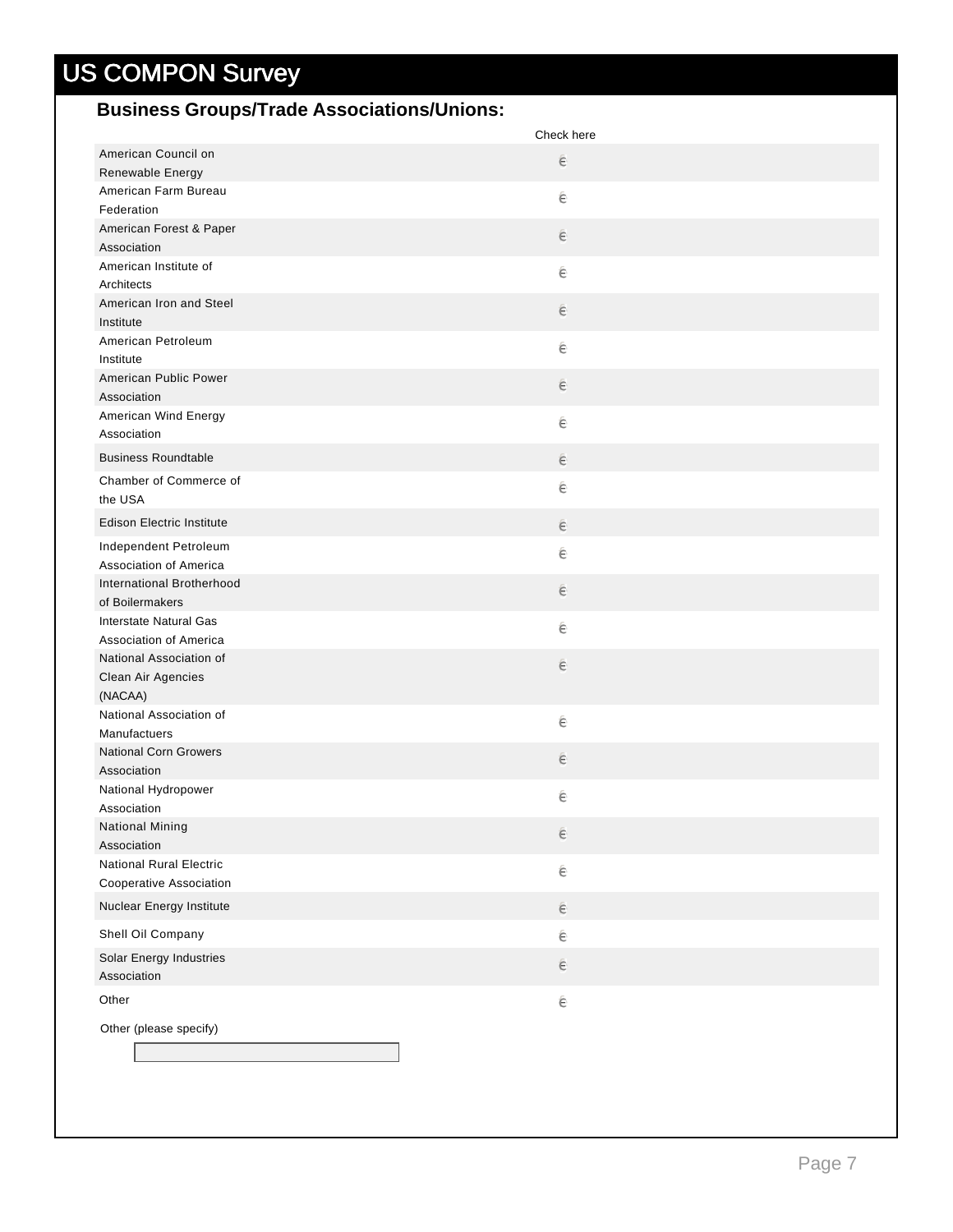#### **Businesses:**

|                                                 | Check here |
|-------------------------------------------------|------------|
| Babcock & Wilcox                                | $\in$      |
| BP America, Inc.                                | ê          |
| Chevron                                         | $\in$      |
| CRA (Charles River<br>Associates) International | ê          |
| Daimler/Mercedes-Benz<br><b>USA</b>             | $\in$      |
| Duke Energy                                     | ê          |
| <b>General Electric Company</b>                 | $\in$      |
| Natsource, LLC                                  | ê          |
| Rentech, Inc.                                   | $\in$      |
| Southern Company                                | $\in$      |
| United Technologies<br>Corporation              | $\in$      |
| Wal-Mart                                        | $\in$      |
| Other                                           | $\in$      |
| Other (please specify)                          |            |

#### **International Organizations**

|                                                                    | Check here |  |
|--------------------------------------------------------------------|------------|--|
| <b>UNFCCC</b>                                                      | ê          |  |
| <b>IPCC</b>                                                        | ê          |  |
| Organization for Economic<br>Cooperation and<br>Development (OECD) | $\in$      |  |
| <b>Global Environment</b><br>Facility (GEF)                        | ê          |  |
| <b>International Energy</b><br>Agency (IEA)                        | $\in$      |  |
| Other                                                              | ê          |  |
| Other (please specify)                                             |            |  |

### **Question 3-2**

Please put a mark by each of the policy actors that are your sources of expert scientific information about climate change. If you mark the "other" category, please write-in the names of up to 3 individuals or organizations.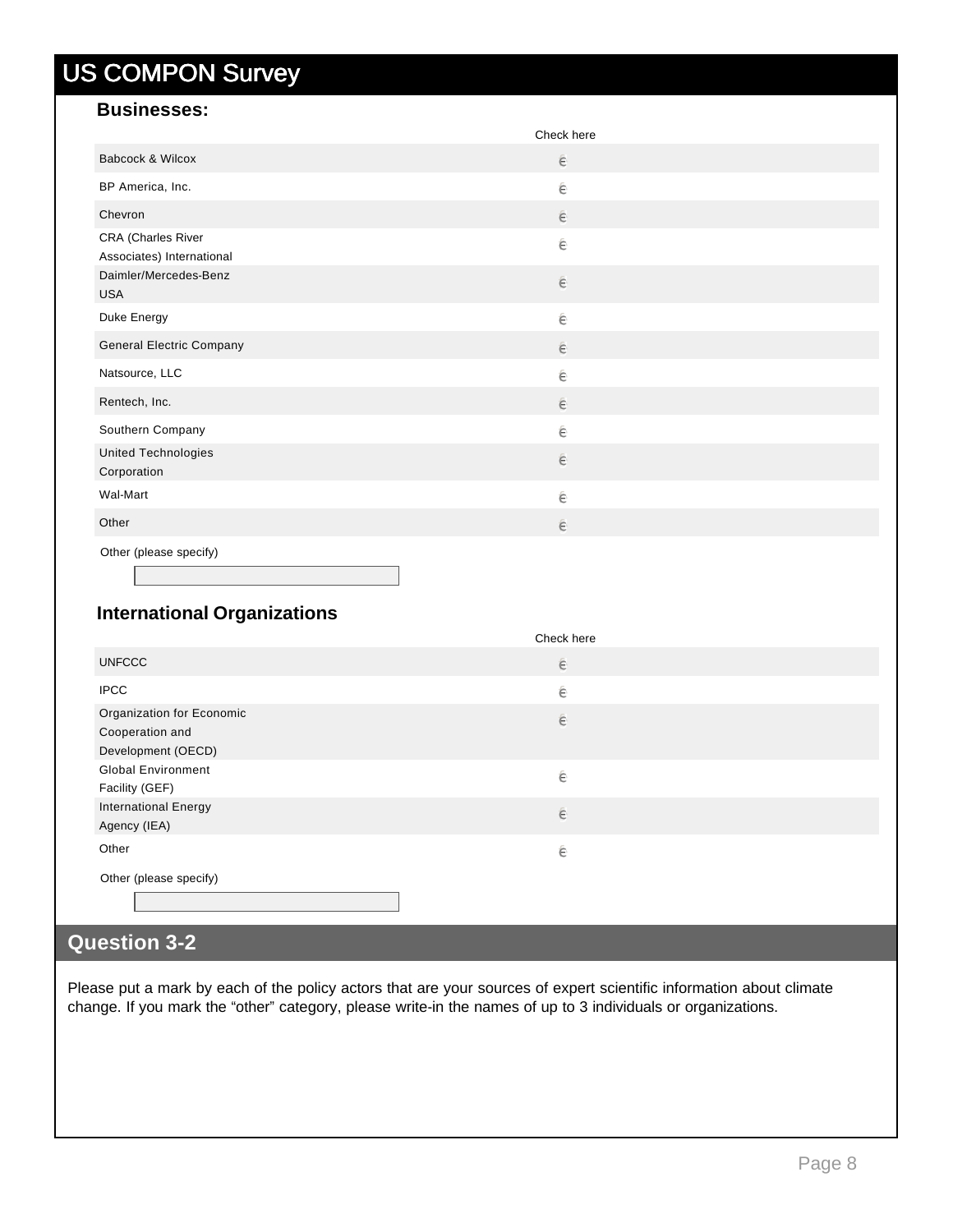### **Governmental list (Bureaus, Departments, Agencies, Research Institutes and Congressional Offices):**

|                                                                                                                    | Check here |
|--------------------------------------------------------------------------------------------------------------------|------------|
| <b>Council on Environmental</b><br>Quality                                                                         | e          |
| <b>Environmental Protection</b><br>Agency (EPA)-National<br>Exposure Research<br>Laboratory (NERL)                 | ê          |
| EPA - Other:                                                                                                       | e          |
| Department of Energy<br>(DOE)-Energy Information<br>Administration                                                 | ê          |
| DOE-Office of Biological &<br><b>Environmental Research</b>                                                        | e          |
| DOE-Office of<br>Sequestration, Hydrogen, &<br>Clean Coal Fuels, Office of<br><b>Fossil Energy</b>                 | ê          |
| DOE - Other:                                                                                                       | e          |
| Department of Interior -<br><b>Bureau of Reclamation</b>                                                           | ê          |
| Department of Interior -<br>Other:                                                                                 | $\epsilon$ |
| Department of State-<br>Bureau of Oceans and<br>International<br>Environmental and<br>Scientific Affairs and SECC  | ê          |
| Department of State-Other:                                                                                         | e          |
| Department of Treasury-<br>Office of International<br>Affairs                                                      | ê          |
| Department of Treasury-<br>Other:                                                                                  | e          |
| National Academy of<br>Sciences                                                                                    | ê          |
| National Oceanic and<br>Atmospheric Administration<br>(NOAA)- National<br>Integrated Drought<br>Information System | $\in$      |
| NOAA Other:                                                                                                        | $\in$      |
| <b>Congressional Budget</b><br>Office                                                                              | $\in$      |
| Representative Costello                                                                                            | ê          |
| Representative G. Green                                                                                            | e          |
| Representative Hall                                                                                                | ê          |
| Representative Inslee                                                                                              | ê          |
| Representative E. Johnson                                                                                          | ê          |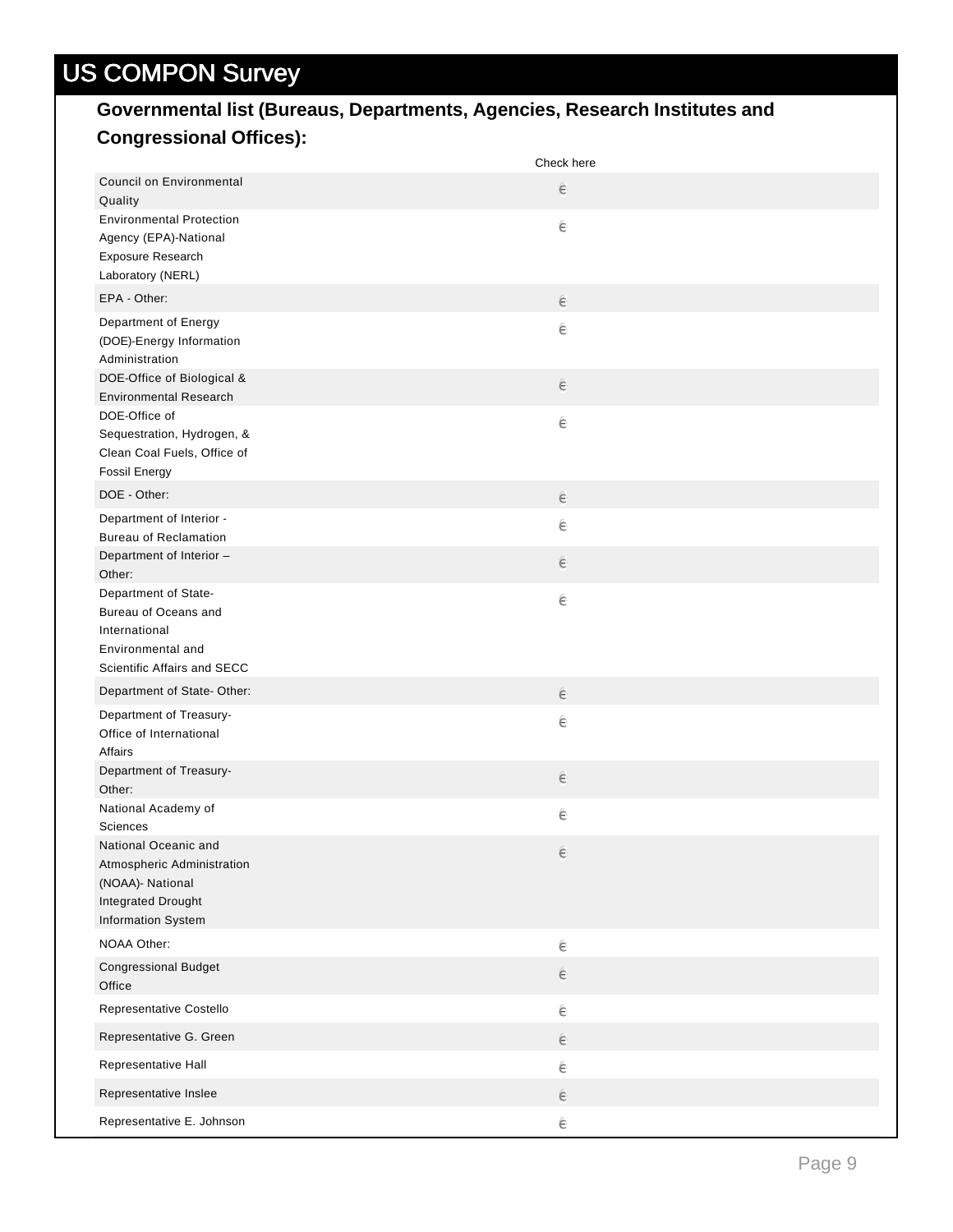| Representative Markey     | ê     |
|---------------------------|-------|
| Representative Van Hollen | ê     |
| Representative Watson     | ê     |
| Representative Waxman     | ê     |
| Senator Barrasso          | ê     |
| Senator Bayh              | ê     |
| Senator Bingaman          | ê     |
| Senator Dorgan            | ê     |
| Senator Graham            | ê     |
| Senator Inhofe            | ê     |
| Senator Kerry             | $\in$ |
| Senator Lieberman         | ê     |
| Senator Lugar             | ê     |
| Other:                    | ê     |

For those offices checked, please indicate the office and contact person or persons if possible

### **Research and Policy Groups:**

|                                                     | Check here |
|-----------------------------------------------------|------------|
| American Council for an<br>Energy-Efficient Economy | ê          |
| American Council for<br><b>Capital Formation</b>    | ê          |
| Clean Air Task Force                                | $\in$      |
| <b>Climate Policy Center</b>                        | ê          |
| <b>Electric Power Research</b><br>Institute         | ê          |
| Gas Technology Institute                            | ê          |
| National Commission on<br><b>Energy Policy</b>      | ê          |
| Pew Center on Global<br>Climate Change              | ê          |
| Resources for the Future                            | ê          |
| Union of Concerned<br><b>Scientists</b>             | ê          |
| World Resources Institute                           | ê          |
| Other                                               | ê          |
| Other (please specify)                              |            |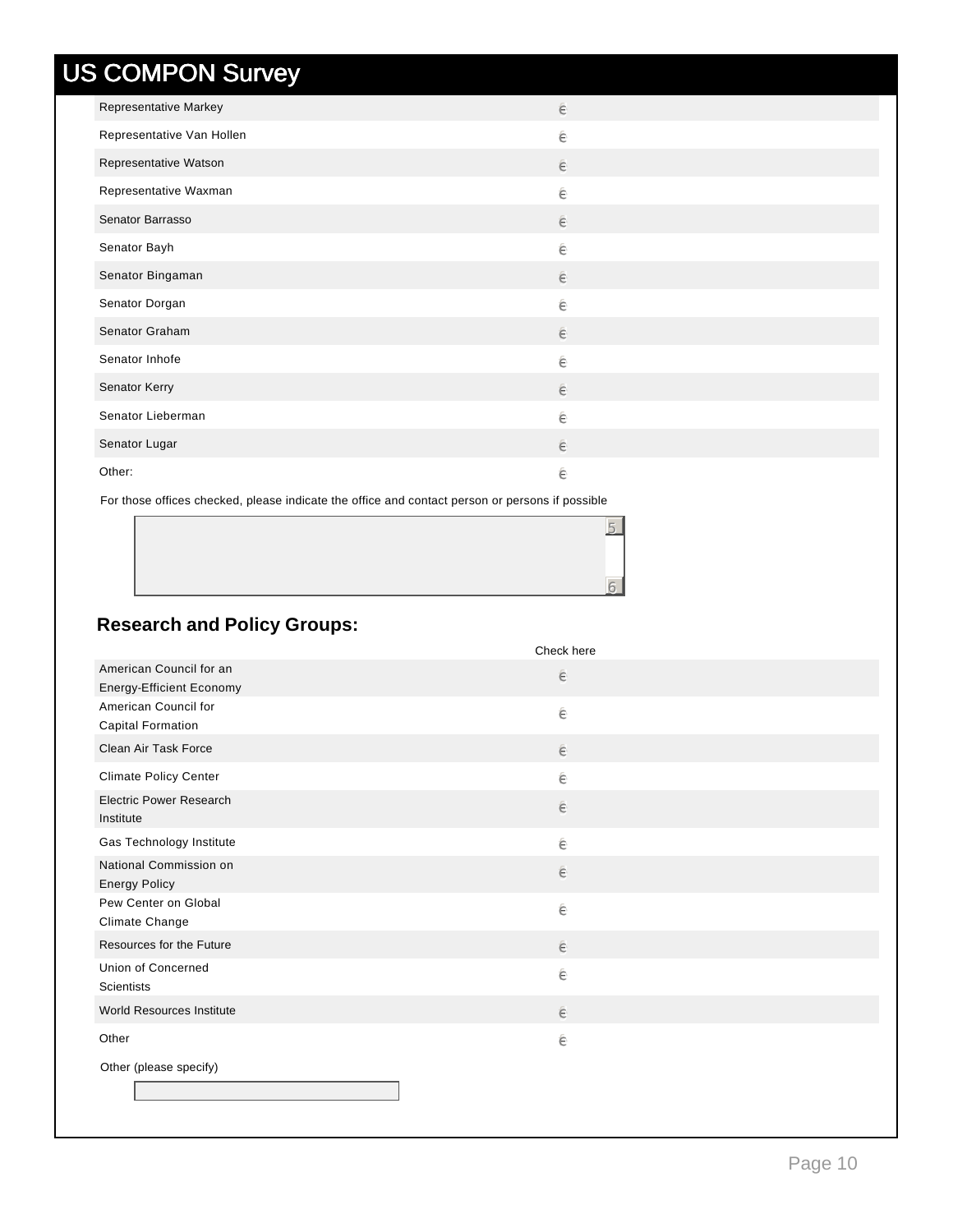#### **Environmental/Justice Groups:**

|                                                | Check here |
|------------------------------------------------|------------|
| Alliance to Save Energy                        | $\in$      |
| Defenders of Wildlife                          | ê          |
| Clean Energy Group                             | ê          |
| <b>Environmental Defense</b><br>Fund           | ê          |
| Family Farm Alliance                           | ê          |
| Natural Resource Defense<br>Council            | ê          |
| Nature Conservancy                             | $\in$      |
| Oxfam America                                  | ê          |
| <b>Pacific Forest Trust</b>                    | ê          |
| Sierra Club                                    | ê          |
| US Public Interest Research<br>Group (US PIRG) | ê          |
| <b>Wildlife Conservation</b><br>Society        | ê          |
| World Wildlife Fund                            | ê          |
| Other                                          | ê          |
| Other (please specify)                         |            |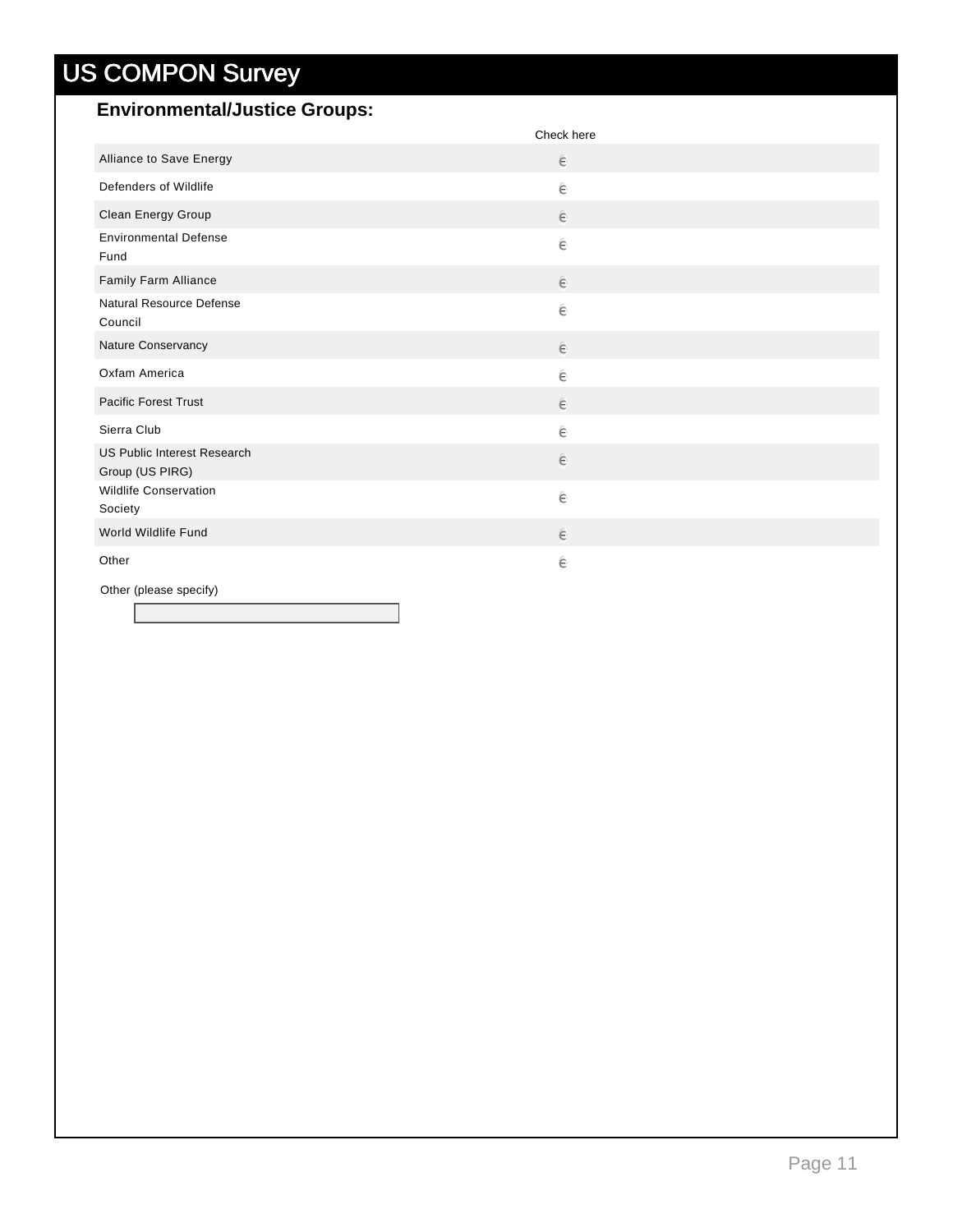### **University Researchers:**

|                                             | Check here |  |
|---------------------------------------------|------------|--|
| Columbia University                         | ê          |  |
| Duke University                             | ê          |  |
| George Mason University                     | ê          |  |
| <b>Harvard University</b>                   | ê          |  |
| Massachusetts Institute of<br>Technology    | ê          |  |
| National Center for<br>Atmospheric Research | ê          |  |
| Pennsylvania State<br>University            | ê          |  |
| <b>Princeton University</b>                 | ê          |  |
| <b>Stanford University</b>                  | ê          |  |
| University of Alabama-<br>Huntsville        | ê          |  |
| University of California-<br>Berkeley       | ê          |  |
| University of California-San<br>Diego       | ê          |  |
| University of Colorado                      | ê          |  |
| University of Washington                    | ê          |  |
| Please name specific researchers:           |            |  |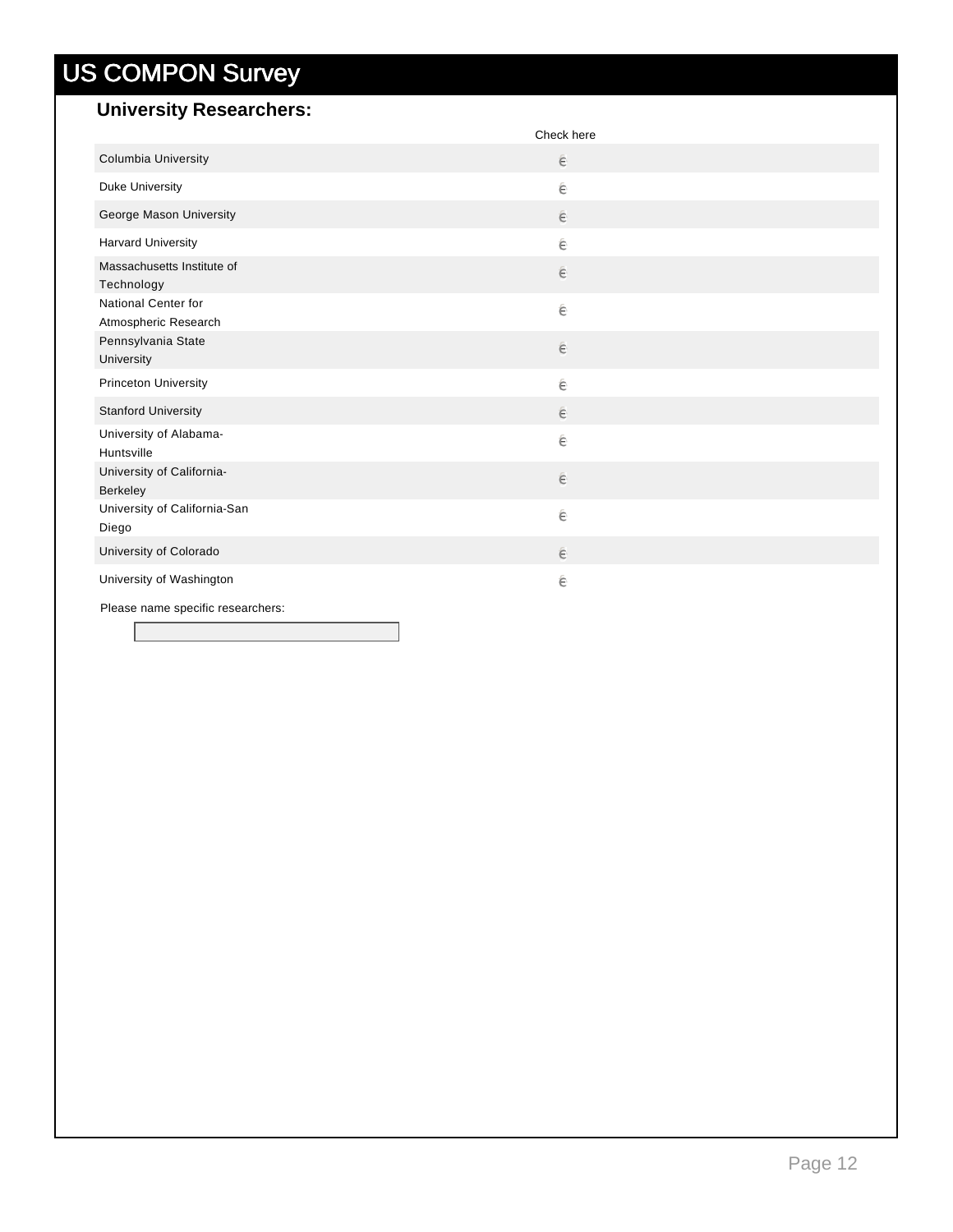#### **Business Groups/Trade Associations/Unions:**

|                                        | Check here |
|----------------------------------------|------------|
| American Council on                    | e          |
| Renewable Energy                       |            |
| American Farm Bureau                   | ê          |
| Federation                             |            |
| American Forest & Paper<br>Association | e          |
| American Institute of                  |            |
| Architects                             | ê          |
| American Iron and Steel                |            |
| Institute                              | e          |
| American Petroleum                     | ê          |
| Institute                              |            |
| American Public Power                  | ê          |
| Association                            |            |
| American Wind Energy                   | ê          |
| Association                            |            |
| <b>Business Roundtable</b>             | ê          |
| Chamber of Commerce of                 | ê          |
| the USA                                |            |
| <b>Edison Electric Institute</b>       | ê          |
| Independent Petroleum                  | ê          |
| Association of America                 |            |
| International Brotherhood              | ê          |
| of Boilermakers                        |            |
| Interstate Natural Gas                 | ê          |
| Association of America                 |            |
| National Association of                | ê          |
| Clean Air Agencies<br>(NACAA)          |            |
| National Association of                |            |
| Manufactuers                           | ê          |
| <b>National Corn Growers</b>           |            |
| Association                            | ê          |
| National Hydropower                    | ê          |
| Association                            |            |
| National Mining                        | ê          |
| Association                            |            |
| <b>National Rural Electric</b>         | ê          |
| Cooperative Association                |            |
| Nuclear Energy Institute               | e          |
| Shell Oil Company                      | ê          |
| Solar Energy Industries                |            |
| Association                            | e          |
| Other                                  | ê          |
| Other (please specify)                 |            |
|                                        |            |
|                                        |            |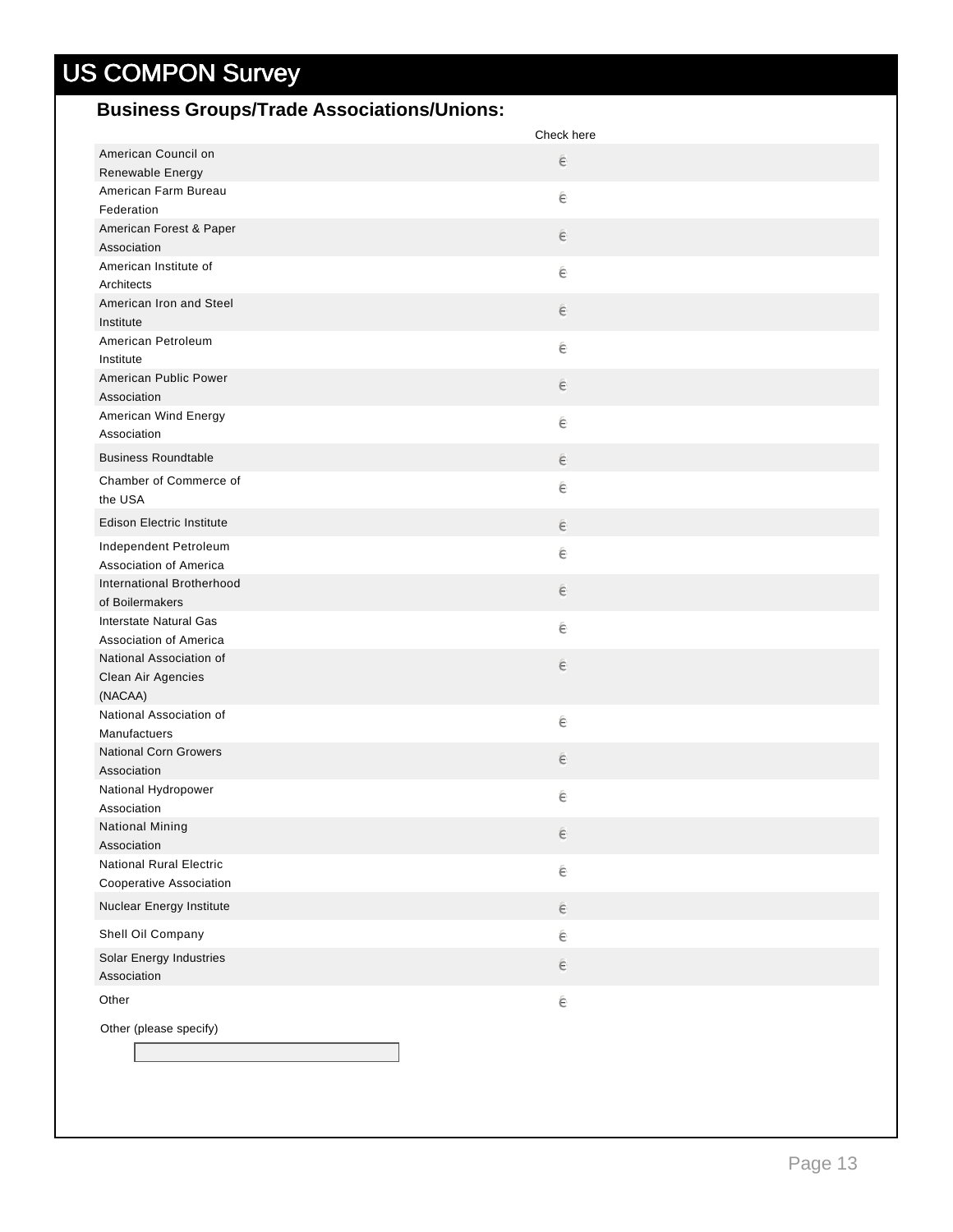#### **Businesses:**

|                                                 | Check here |  |
|-------------------------------------------------|------------|--|
| Babcock & Wilcox                                | ê          |  |
| BP America, Inc.                                | ê          |  |
| Chevron                                         | $\in$      |  |
| CRA (Charles River<br>Associates) International | ê          |  |
| Daimler/Mercedes-Benz<br><b>USA</b>             | $\in$      |  |
| Duke Energy                                     | ê          |  |
| <b>General Electric Company</b>                 | $\in$      |  |
| Natsource, LLC                                  | ê          |  |
| Rentech, Inc.                                   | $\in$      |  |
| Southern Company                                | ê          |  |
| <b>United Technologies</b><br>Corporation       | $\in$      |  |
| Wal-Mart                                        | ê          |  |
| Other                                           | $\in$      |  |
| Other (please specify)                          |            |  |

#### **International Organizations**

|                                                                    | Check here |  |
|--------------------------------------------------------------------|------------|--|
| <b>UNFCCC</b>                                                      | $\epsilon$ |  |
| <b>IPCC</b>                                                        | ê          |  |
| Organization for Economic<br>Cooperation and<br>Development (OECD) | $\in$      |  |
| <b>Global Environment</b><br>Facility (GEF)                        | ê          |  |
| <b>International Energy</b><br>Agency (IEA)                        | $\in$      |  |
| Other                                                              | ê          |  |
| Other (please specify)                                             |            |  |

### **Question 3-3**

With which other policy actors do you and your group collaborate regularly concerning climate change issues and politics? Please indicate this in the column by placing a mark beside the name of each relevant policy actor.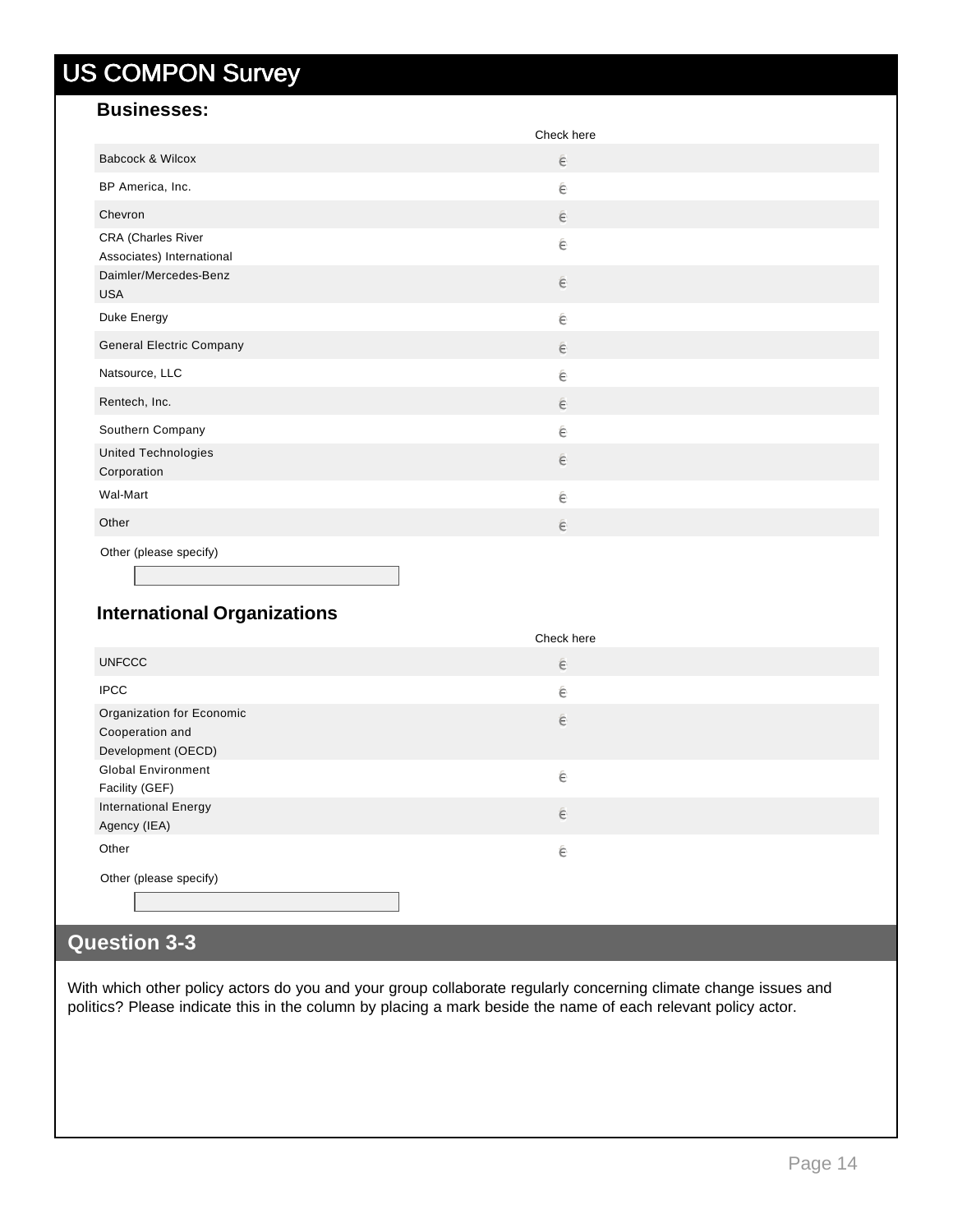### **Governmental list (Bureaus, Departments, Agencies, Research Institutes and Congressional Offices):**

|                                                                                                                    | Check here |
|--------------------------------------------------------------------------------------------------------------------|------------|
| <b>Council on Environmental</b><br>Quality                                                                         | e          |
| <b>Environmental Protection</b><br>Agency (EPA)-National<br>Exposure Research<br>Laboratory (NERL)                 | ê          |
| EPA - Other:                                                                                                       | e          |
| Department of Energy<br>(DOE)-Energy Information<br>Administration                                                 | ê          |
| DOE-Office of Biological &<br><b>Environmental Research</b>                                                        | e          |
| DOE-Office of<br>Sequestration, Hydrogen, &<br>Clean Coal Fuels, Office of<br><b>Fossil Energy</b>                 | ê          |
| DOE - Other:                                                                                                       | e          |
| Department of Interior -<br><b>Bureau of Reclamation</b>                                                           | ê          |
| Department of Interior -<br>Other:                                                                                 | $\epsilon$ |
| Department of State-<br>Bureau of Oceans and<br>International<br>Environmental and<br>Scientific Affairs and SECC  | ê          |
| Department of State-Other:                                                                                         | e          |
| Department of Treasury-<br>Office of International<br>Affairs                                                      | ê          |
| Department of Treasury-<br>Other:                                                                                  | e          |
| National Academy of<br>Sciences                                                                                    | ê          |
| National Oceanic and<br>Atmospheric Administration<br>(NOAA)- National<br>Integrated Drought<br>Information System | $\in$      |
| NOAA Other:                                                                                                        | $\in$      |
| <b>Congressional Budget</b><br>Office                                                                              | $\in$      |
| Representative Costello                                                                                            | ê          |
| Representative G. Green                                                                                            | e          |
| Representative Hall                                                                                                | ê          |
| Representative Inslee                                                                                              | ê          |
| Representative E. Johnson                                                                                          | ê          |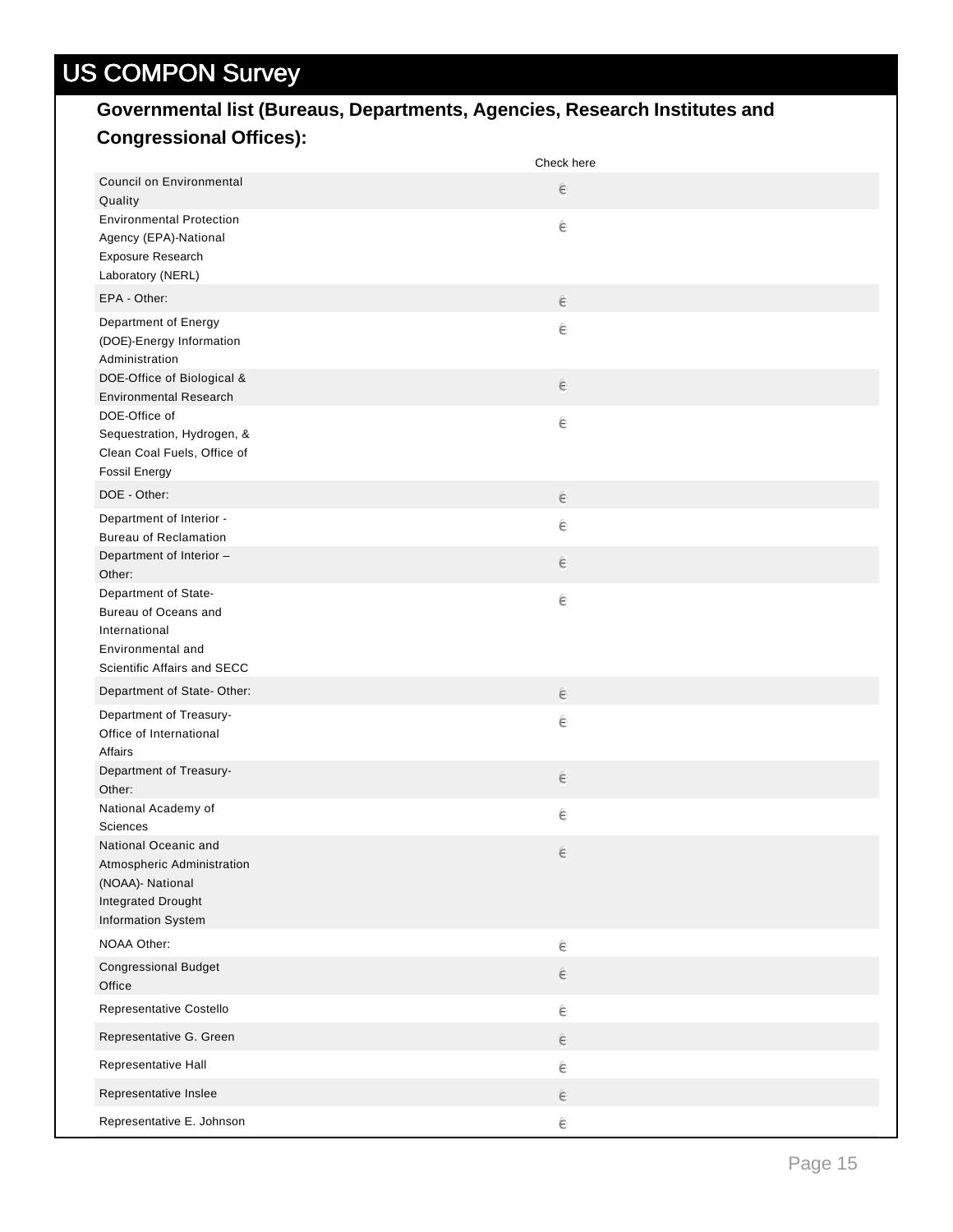| <b>Representative Markey</b> | ê |
|------------------------------|---|
| Representative Van Hollen    | ê |
| Representative Watson        | ê |
| Representative Waxman        | ê |
| Senator Barrasso             | ê |
| Senator Bayh                 | ê |
| Senator Bingaman             | ê |
| Senator Dorgan               | ê |
| Senator Graham               | ê |
| Senator Inhofe               | ê |
| Senator Kerry                | ê |
| Senator Lieberman            | ê |
| Senator Lugar                | ê |
| Other:                       | ê |

For those offices checked, please indicate the office and contact person or persons if possible

### **Research and Policy Groups:**

|                                                            | Check here |
|------------------------------------------------------------|------------|
| American Council for an<br><b>Energy-Efficient Economy</b> | ê          |
| American Council for<br><b>Capital Formation</b>           | ê          |
| Clean Air Task Force                                       | $\in$      |
| <b>Climate Policy Center</b>                               | ê          |
| <b>Electric Power Research</b><br>Institute                | $\in$      |
| Gas Technology Institute                                   | ê          |
| National Commission on<br><b>Energy Policy</b>             | ê          |
| Pew Center on Global<br>Climate Change                     | ê          |
| Resources for the Future                                   | ê          |
| Union of Concerned<br><b>Scientists</b>                    | ê          |
| World Resources Institute                                  | ê          |
| Other                                                      | ê          |
| Other (please specify)                                     |            |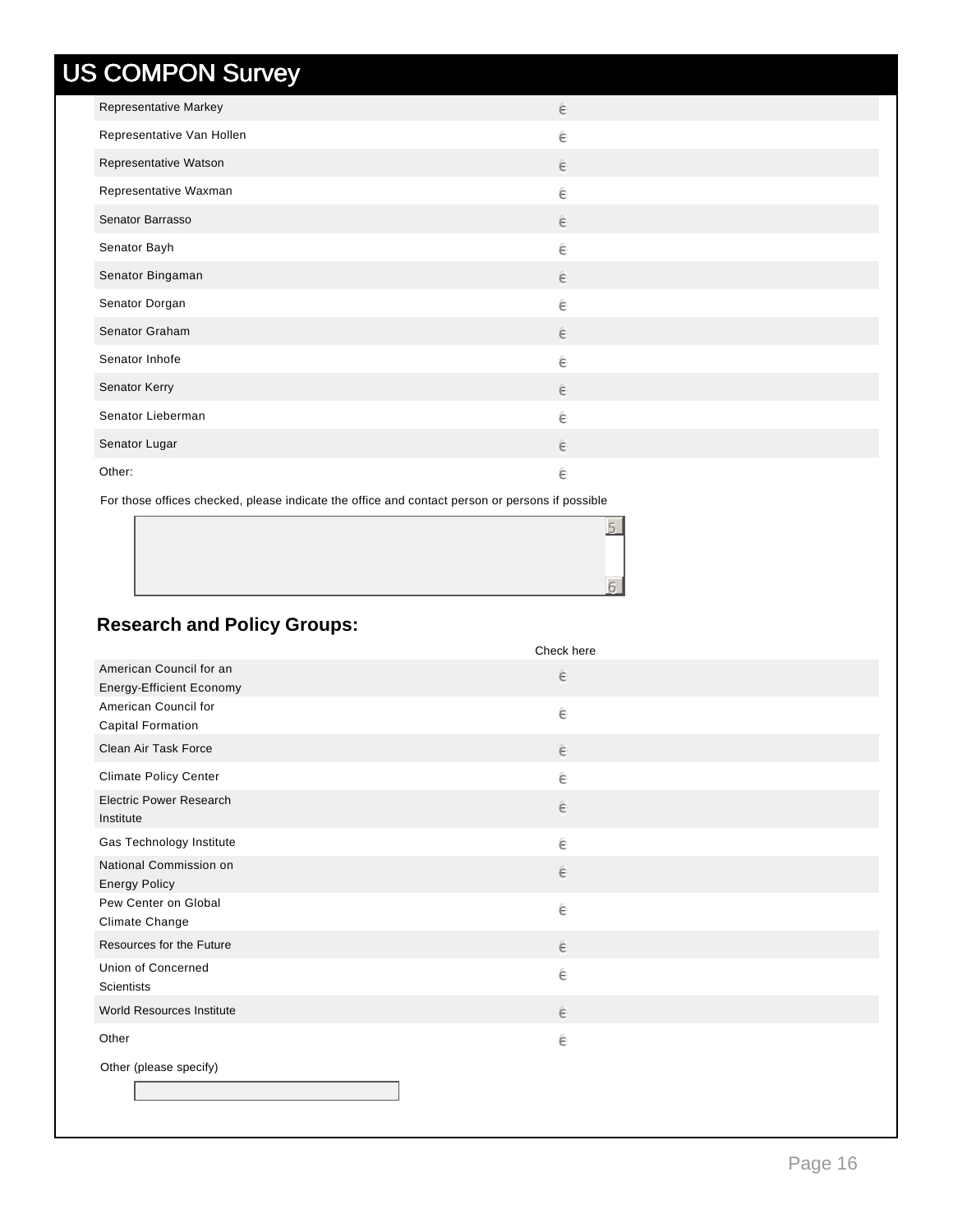#### **Environmental/Justice Groups:**

|                                                | Check here |
|------------------------------------------------|------------|
| Alliance to Save Energy                        | ê          |
| Defenders of Wildlife                          | ê          |
| Clean Energy Group                             | ê          |
| <b>Environmental Defense</b><br>Fund           | ê          |
| Family Farm Alliance                           | $\in$      |
| Natural Resource Defense<br>Council            | ê          |
| Nature Conservancy                             | ê          |
| Oxfam America                                  | ê          |
| <b>Pacific Forest Trust</b>                    | ê          |
| Sierra Club                                    | ê          |
| US Public Interest Research<br>Group (US PIRG) | ê          |
| <b>Wildlife Conservation</b><br>Society        | ê          |
| World Wildlife Fund                            | ê          |
| Other                                          | ê          |
| Other (please specify)                         |            |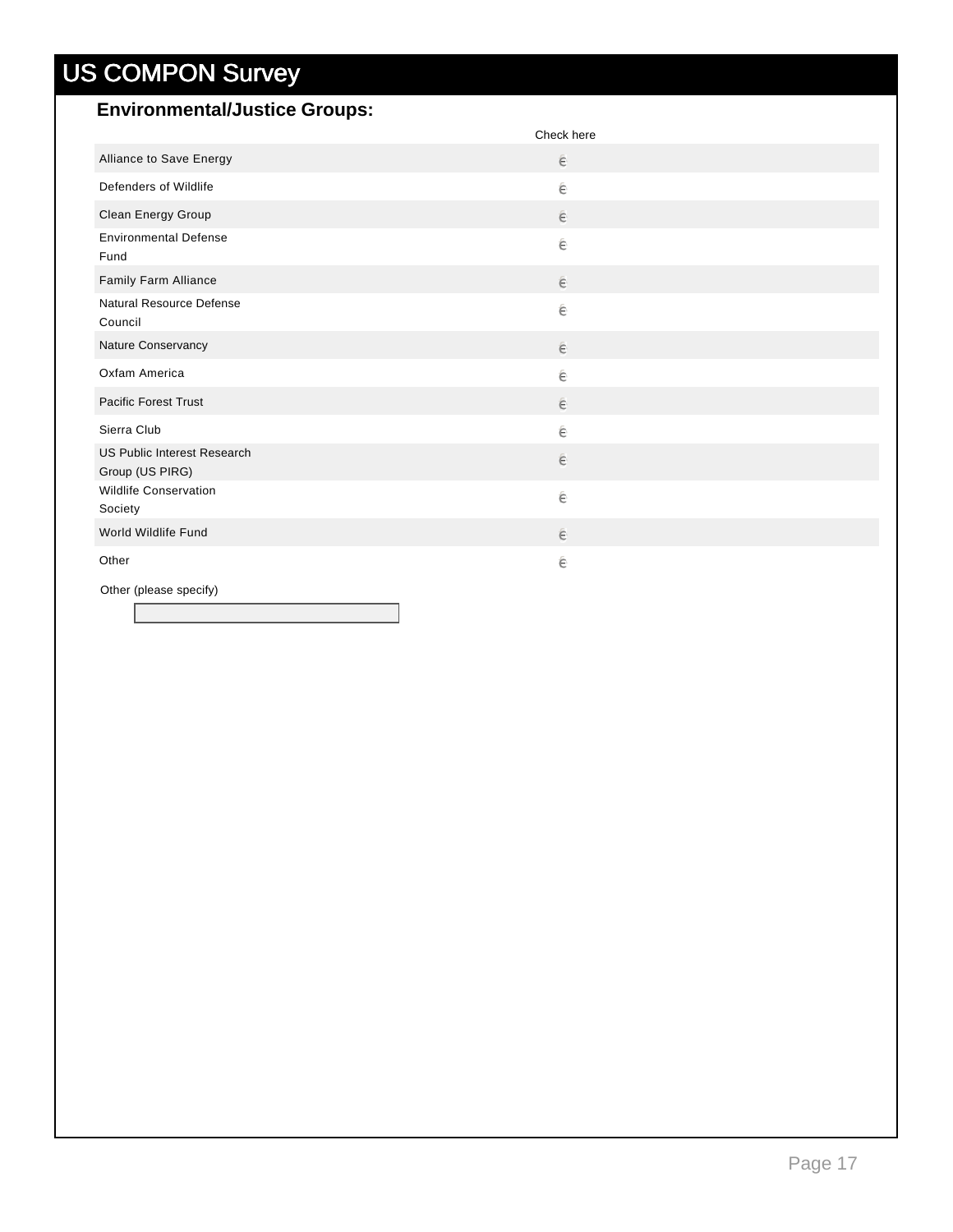### **University Researchers:**

|                                             | Check here |
|---------------------------------------------|------------|
| Columbia University                         | ê          |
| Duke University                             | ê          |
| George Mason University                     | $\in$      |
| <b>Harvard University</b>                   | ê          |
| Massachusetts Institute of<br>Technology    | $\in$      |
| National Center for<br>Atmospheric Research | ê          |
| Pennsylvania State<br>University            | $\in$      |
| <b>Princeton University</b>                 | ê          |
| <b>Stanford University</b>                  | $\in$      |
| University of Alabama-<br>Huntsville        | ê          |
| University of California-<br>Berkeley       | $\in$      |
| University of California-San<br>Diego       | ê          |
| University of Colorado                      | ê          |
| University of Washington                    | ê          |
| Please name specific researchers:           |            |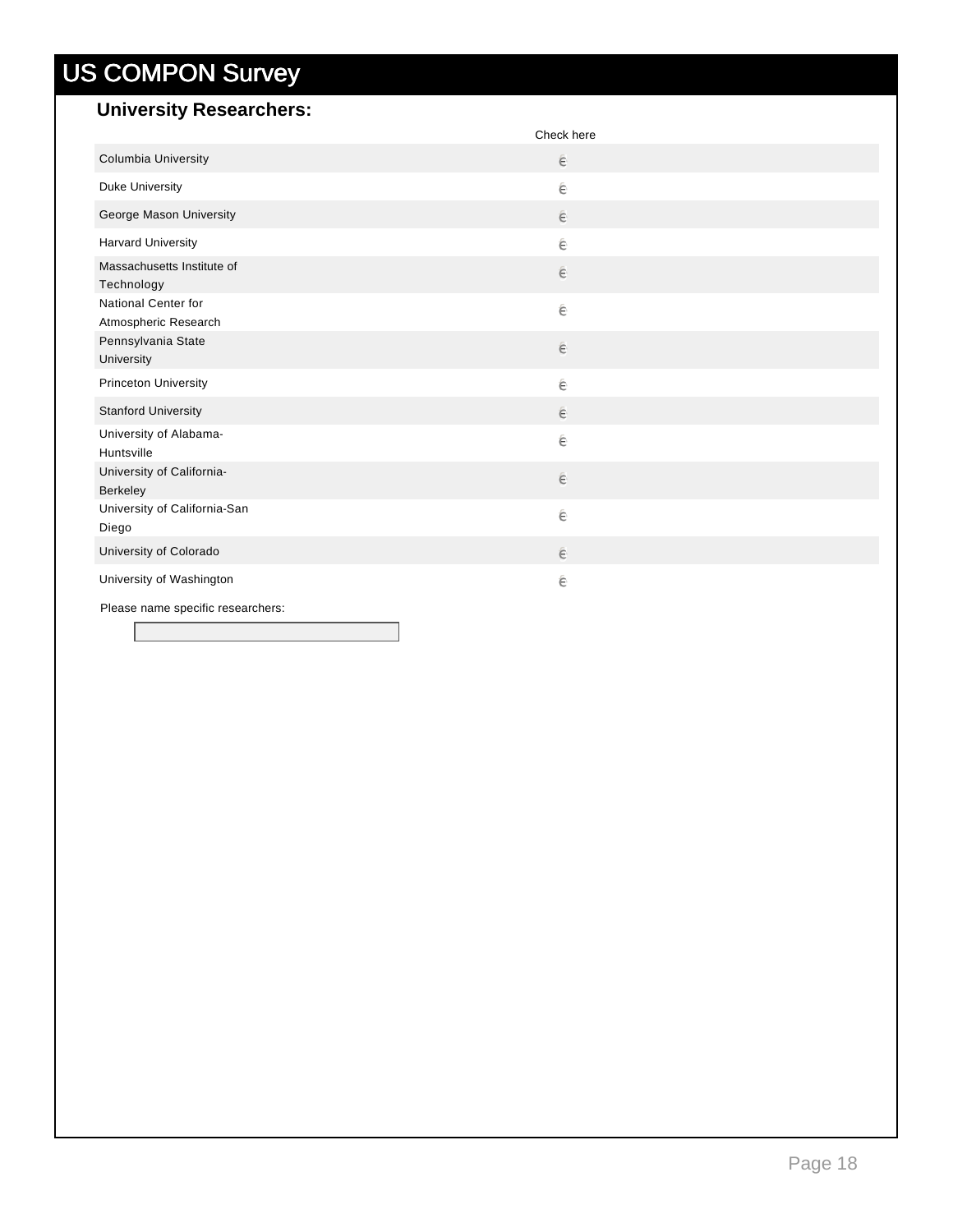### **Business Groups/Trade Associations/Unions:**

|                                               | Check here |
|-----------------------------------------------|------------|
| American Council on                           | e          |
| Renewable Energy                              |            |
| American Farm Bureau                          | ê          |
| Federation                                    |            |
| American Forest & Paper<br>Association        | e          |
| American Institute of                         |            |
| Architects                                    | ê          |
| American Iron and Steel                       |            |
| Institute                                     | e          |
| American Petroleum                            | ê          |
| Institute                                     |            |
| American Public Power                         | $\in$      |
| Association                                   |            |
| American Wind Energy                          | ê          |
| Association                                   |            |
| <b>Business Roundtable</b>                    | e          |
| Chamber of Commerce of                        | ê          |
| the USA                                       |            |
| <b>Edison Electric Institute</b>              | e          |
| Independent Petroleum                         | ê          |
| Association of America                        |            |
| International Brotherhood                     | $\epsilon$ |
| of Boilermakers                               |            |
| Interstate Natural Gas                        | ê          |
| Association of America                        |            |
| National Association of<br>Clean Air Agencies | e          |
| (NACAA)                                       |            |
| National Association of                       |            |
| Manufactuers                                  | ê          |
| <b>National Corn Growers</b>                  | $\epsilon$ |
| Association                                   |            |
| National Hydropower                           | ê          |
| Association                                   |            |
| National Mining                               | e          |
| Association                                   |            |
| <b>National Rural Electric</b>                | ê          |
| Cooperative Association                       |            |
| Nuclear Energy Institute                      | ê          |
| Shell Oil Company                             | ê          |
| Solar Energy Industries                       |            |
| Association                                   | $\in$      |
| Other                                         | ê          |
|                                               |            |
| Other (please specify)                        |            |
|                                               |            |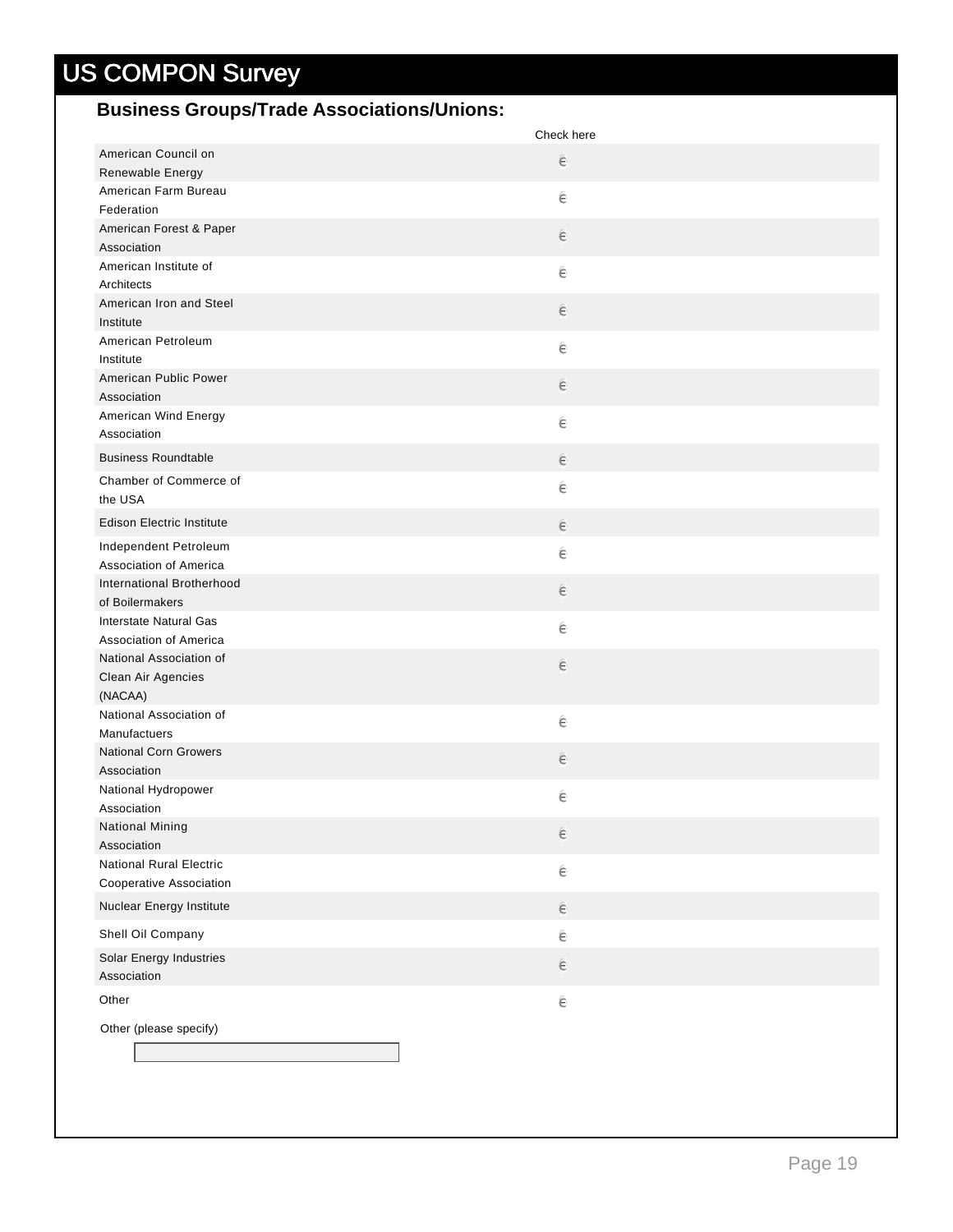#### **Businesses:**

|                                                 | Check here |
|-------------------------------------------------|------------|
| Babcock & Wilcox                                | $\in$      |
| BP America, Inc.                                | ê          |
| Chevron                                         | $\in$      |
| CRA (Charles River<br>Associates) International | ê          |
| Daimler/Mercedes-Benz<br><b>USA</b>             | $\in$      |
| Duke Energy                                     | ê          |
| <b>General Electric Company</b>                 | $\in$      |
| Natsource, LLC                                  | ê          |
| Rentech, Inc.                                   | $\in$      |
| Southern Company                                | ê          |
| United Technologies<br>Corporation              | $\in$      |
| Wal-Mart                                        | ê          |
| Other                                           | $\in$      |
| Other (please specify)                          |            |

### **International Organizations**

|                                                                    | Check here |
|--------------------------------------------------------------------|------------|
| <b>UNFCCC</b>                                                      | ê          |
| <b>IPCC</b>                                                        | ê          |
| Organization for Economic<br>Cooperation and<br>Development (OECD) | $\in$      |
| <b>Global Environment</b><br>Facility (GEF)                        | ê          |
| <b>International Energy</b><br>Agency (IEA)                        | ê          |
| Other                                                              | ê          |
| Other (please specify)                                             |            |

### **Question 3-4**

Which policy actors often oppose your/your group's climate change stance? Please indicate this in the column by placing a mark beside the name of each relevant policy actor.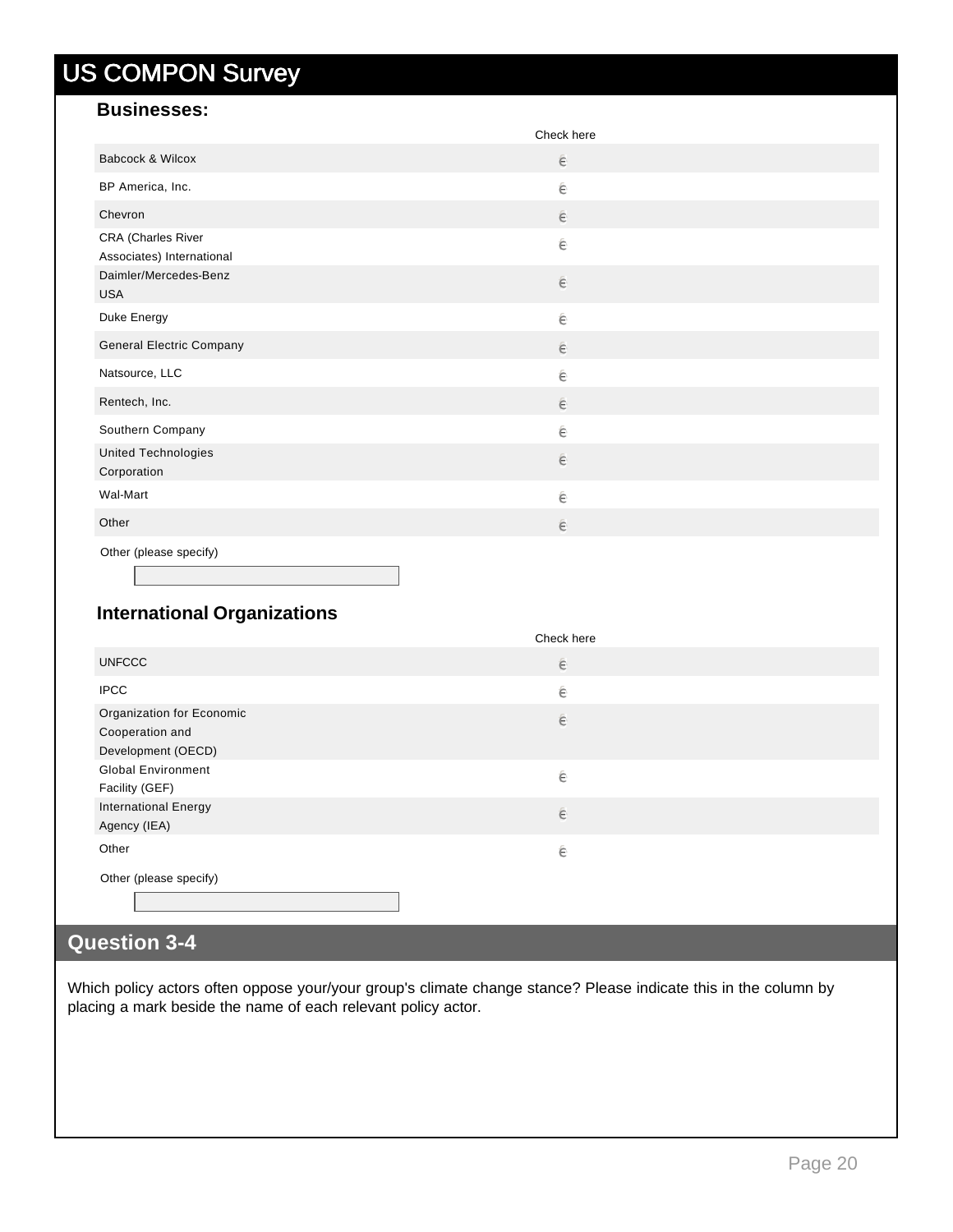### **Governmental list (Bureaus, Departments, Agencies, Research Institutes and Congressional Offices):**

|                                                                                                                    | Check here |
|--------------------------------------------------------------------------------------------------------------------|------------|
| <b>Council on Environmental</b><br>Quality                                                                         | e          |
| <b>Environmental Protection</b><br>Agency (EPA)-National<br>Exposure Research<br>Laboratory (NERL)                 | ê          |
| EPA - Other:                                                                                                       | e          |
| Department of Energy<br>(DOE)-Energy Information<br>Administration                                                 | ê          |
| DOE-Office of Biological &<br><b>Environmental Research</b>                                                        | e          |
| DOE-Office of<br>Sequestration, Hydrogen, &<br>Clean Coal Fuels, Office of<br><b>Fossil Energy</b>                 | ê          |
| DOE - Other:                                                                                                       | e          |
| Department of Interior -<br><b>Bureau of Reclamation</b>                                                           | ê          |
| Department of Interior -<br>Other:                                                                                 | $\epsilon$ |
| Department of State-<br>Bureau of Oceans and<br>International<br>Environmental and<br>Scientific Affairs and SECC  | ê          |
| Department of State-Other:                                                                                         | e          |
| Department of Treasury-<br>Office of International<br>Affairs                                                      | ê          |
| Department of Treasury-<br>Other:                                                                                  | e          |
| National Academy of<br>Sciences                                                                                    | ê          |
| National Oceanic and<br>Atmospheric Administration<br>(NOAA)- National<br>Integrated Drought<br>Information System | $\in$      |
| NOAA Other:                                                                                                        | $\in$      |
| <b>Congressional Budget</b><br>Office                                                                              | $\in$      |
| Representative Costello                                                                                            | ê          |
| Representative G. Green                                                                                            | e          |
| Representative Hall                                                                                                | ê          |
| Representative Inslee                                                                                              | ê          |
| Representative E. Johnson                                                                                          | ê          |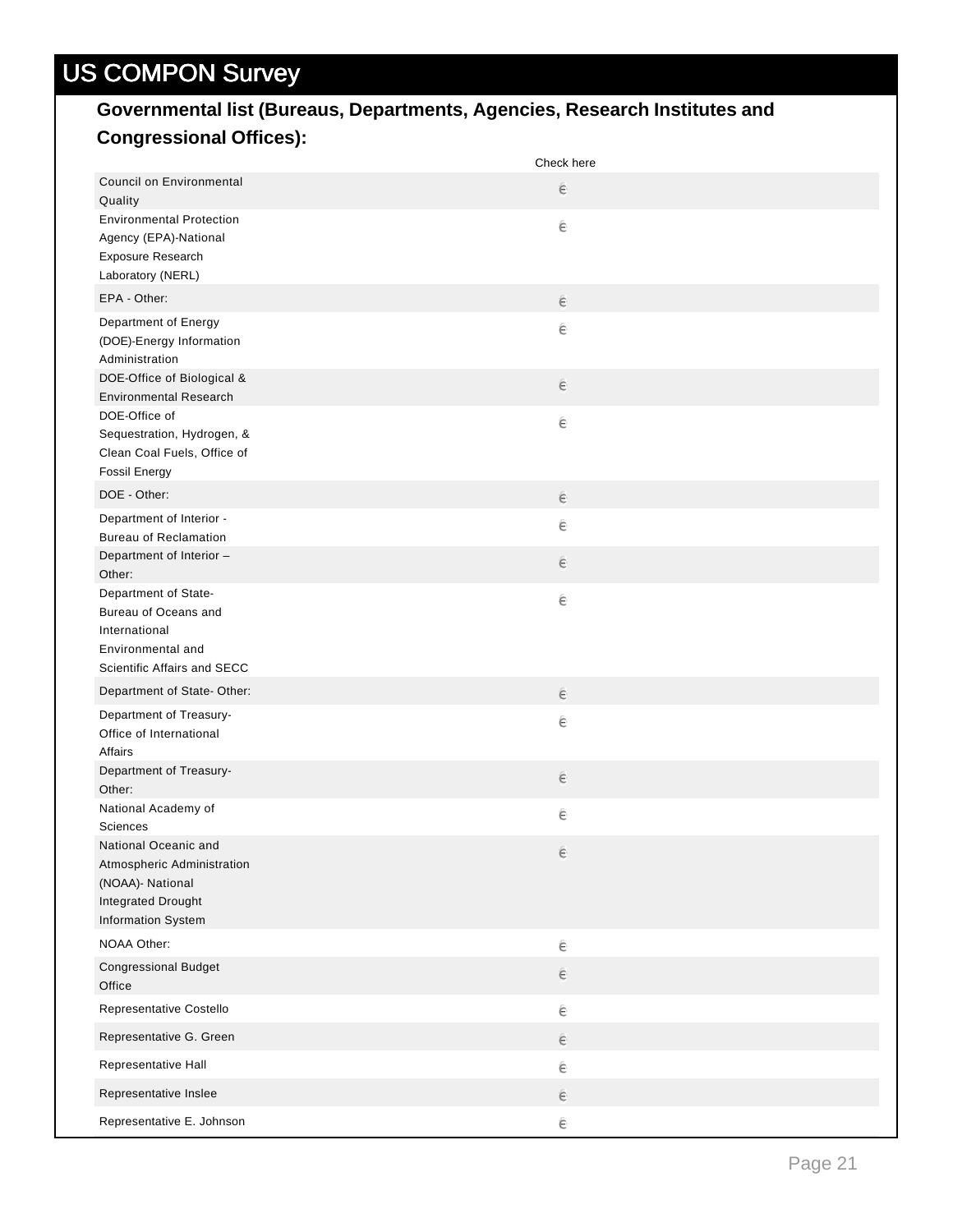| Representative Markey     | ê     |
|---------------------------|-------|
| Representative Van Hollen | ê     |
| Representative Watson     | ê     |
| Representative Waxman     | ê     |
| Senator Barrasso          | ê     |
| Senator Bayh              | ê     |
| Senator Bingaman          | ê     |
| Senator Dorgan            | ê     |
| Senator Graham            | ê     |
| Senator Inhofe            | ê     |
| Senator Kerry             | $\in$ |
| Senator Lieberman         | ê     |
| Senator Lugar             | ê     |
| Other:                    | ê     |

For those offices checked, please indicate the office and contact person or persons if possible

#### **Research and Policy Groups:**

|                                 | Check here |
|---------------------------------|------------|
| American Council for an         | ê          |
| <b>Energy-Efficient Economy</b> |            |
| American Council for            | ê          |
| <b>Capital Formation</b>        |            |
| Clean Air Task Force            | $\in$      |
| <b>Climate Policy Center</b>    | ê          |
| <b>Electric Power Research</b>  | ê          |
| Institute                       |            |
| Gas Technology Institute        | ê          |
| National Commission on          | ê          |
| <b>Energy Policy</b>            |            |
| Pew Center on Global            | ê          |
| Climate Change                  |            |
| Resources for the Future        | ê          |
| Union of Concerned              | ê          |
| <b>Scientists</b>               |            |
| World Resources Institute       | ê          |
| Other                           | ê          |
| Other (please specify)          |            |
|                                 |            |
|                                 |            |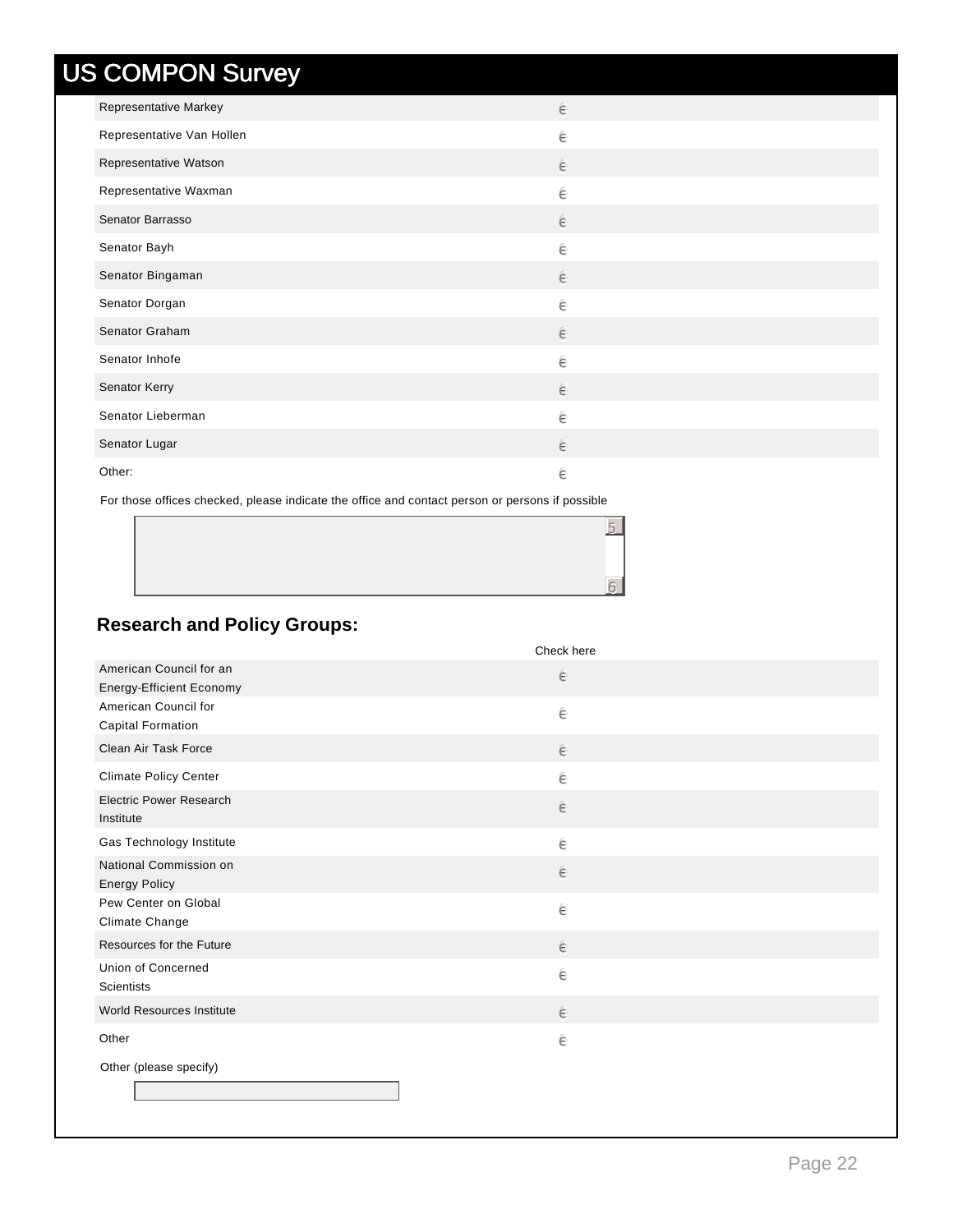#### **Environmental/Justice Groups:**

|                                                | Check here |
|------------------------------------------------|------------|
| Alliance to Save Energy                        | ê          |
| Defenders of Wildlife                          | ê          |
| Clean Energy Group                             | ê          |
| <b>Environmental Defense</b><br>Fund           | ê          |
| Family Farm Alliance                           | $\in$      |
| Natural Resource Defense<br>Council            | ê          |
| Nature Conservancy                             | ê          |
| Oxfam America                                  | ê          |
| <b>Pacific Forest Trust</b>                    | ê          |
| Sierra Club                                    | ê          |
| US Public Interest Research<br>Group (US PIRG) | ê          |
| <b>Wildlife Conservation</b><br>Society        | ê          |
| World Wildlife Fund                            | ê          |
| Other                                          | ê          |
| Other (please specify)                         |            |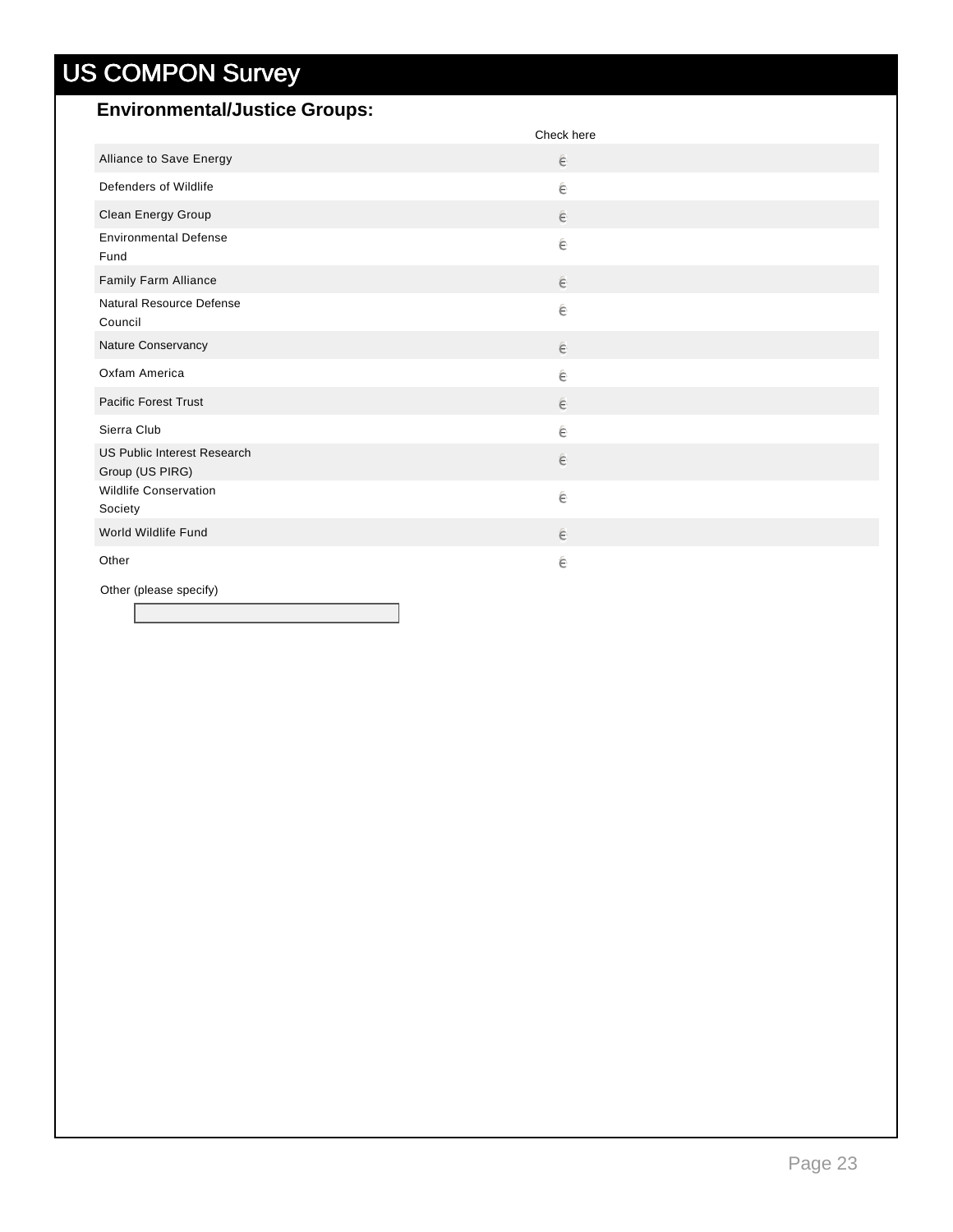### **University Researchers:**

|                                             | Check here |  |
|---------------------------------------------|------------|--|
| Columbia University                         | $\in$      |  |
| Duke University                             | ê          |  |
| George Mason University                     | $\in$      |  |
| <b>Harvard University</b>                   | ê          |  |
| Massachusetts Institute of<br>Technology    | $\in$      |  |
| National Center for<br>Atmospheric Research | ê          |  |
| Pennsylvania State<br>University            | ê          |  |
| <b>Princeton University</b>                 | ê          |  |
| <b>Stanford University</b>                  | ê          |  |
| University of Alabama-<br>Huntsville        | ê          |  |
| University of California-<br>Berkeley       | $\in$      |  |
| University of California-San<br>Diego       | ê          |  |
| University of Colorado                      | $\in$      |  |
| University of Washington                    | ê          |  |
| Please name specific researchers:           |            |  |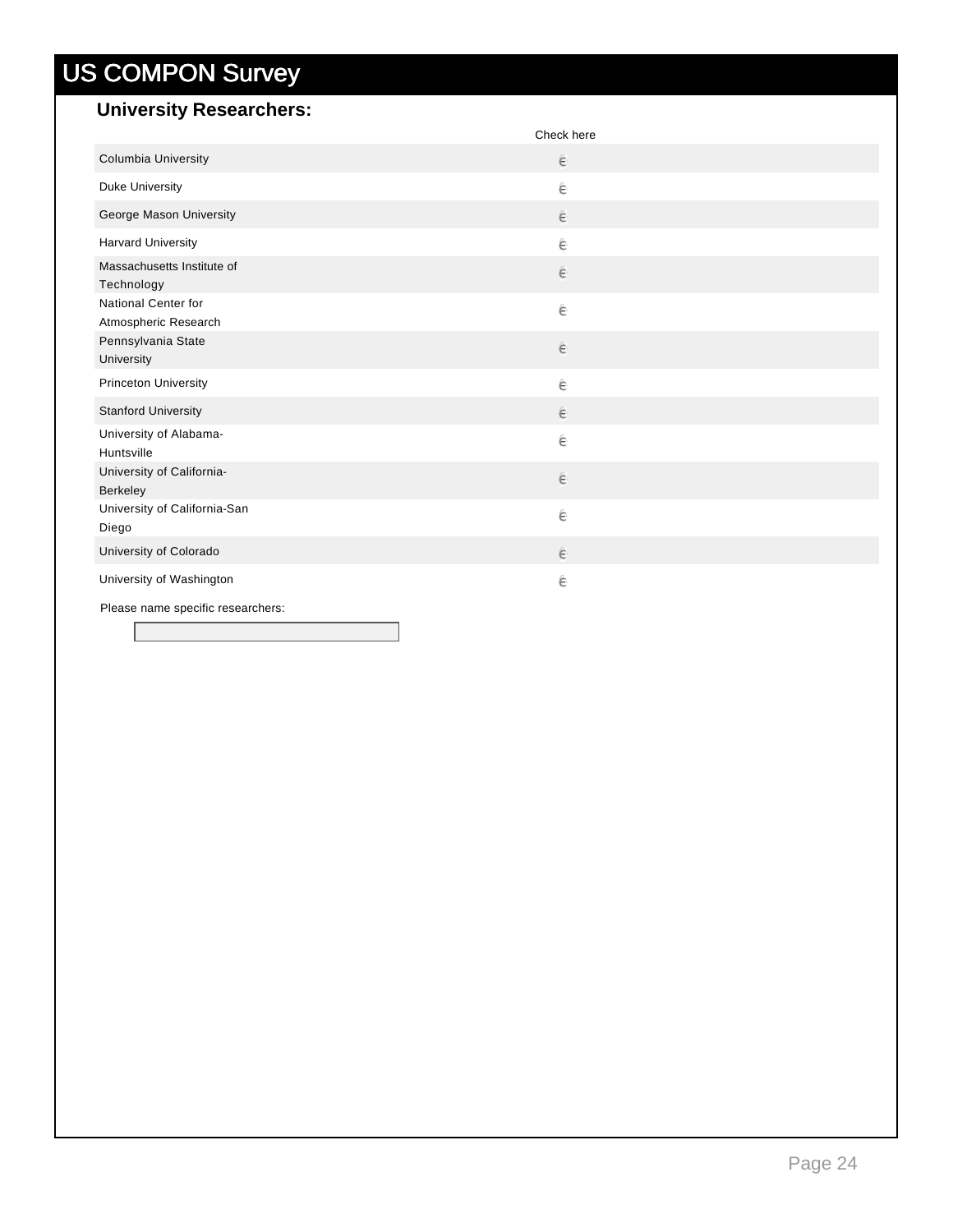#### **Business Groups/Trade Associations/Unions:**

|                                      | Check here |
|--------------------------------------|------------|
| American Council on                  | e          |
| Renewable Energy                     |            |
| American Farm Bureau                 | ê          |
| Federation                           |            |
| American Forest & Paper              | e          |
| Association<br>American Institute of |            |
| Architects                           | ê          |
| American Iron and Steel              |            |
| Institute                            | e          |
| American Petroleum                   |            |
| Institute                            | ê          |
| American Public Power                | $\in$      |
| Association                          |            |
| American Wind Energy                 | ê          |
| Association                          |            |
| <b>Business Roundtable</b>           | e          |
| Chamber of Commerce of               | ê          |
| the USA                              |            |
| <b>Edison Electric Institute</b>     | e          |
| Independent Petroleum                | ê          |
| Association of America               |            |
| International Brotherhood            | $\in$      |
| of Boilermakers                      |            |
| Interstate Natural Gas               | ê          |
| Association of America               |            |
| National Association of              | e          |
| Clean Air Agencies                   |            |
| (NACAA)<br>National Association of   |            |
| Manufactuers                         | ê          |
| <b>National Corn Growers</b>         |            |
| Association                          | $\in$      |
| National Hydropower                  |            |
| Association                          | ê          |
| National Mining                      | e          |
| Association                          |            |
| <b>National Rural Electric</b>       | ê          |
| Cooperative Association              |            |
| Nuclear Energy Institute             | ê          |
| Shell Oil Company                    | ê          |
| Solar Energy Industries              | $\in$      |
| Association                          |            |
| Other                                | ê          |
| Other (please specify)               |            |
|                                      |            |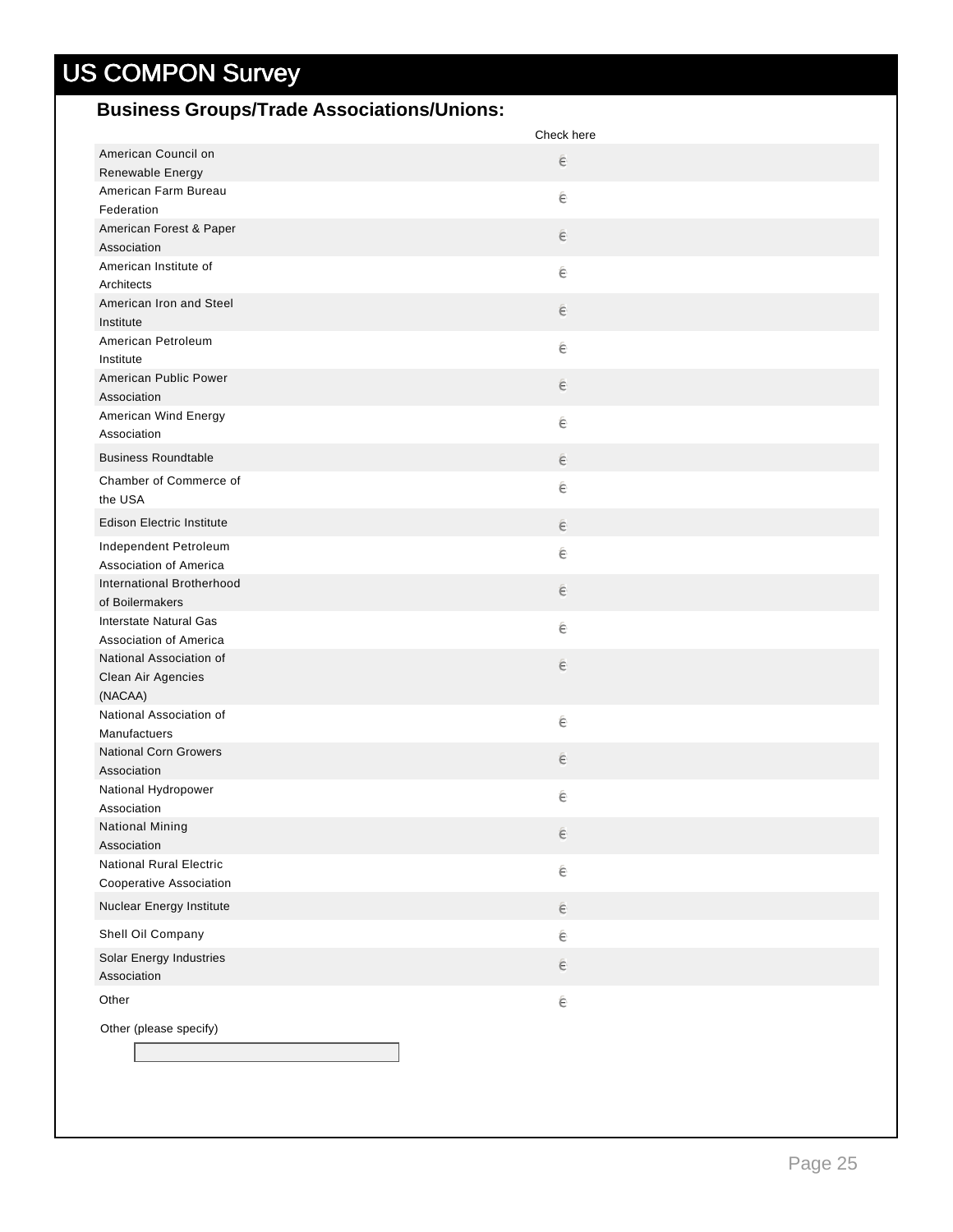#### **Businesses:**

|                                                 | Check here |  |
|-------------------------------------------------|------------|--|
| Babcock & Wilcox                                | $\in$      |  |
| BP America, Inc.                                | ê          |  |
| Chevron                                         | $\in$      |  |
| CRA (Charles River<br>Associates) International | ê          |  |
| Daimler/Mercedes-Benz<br><b>USA</b>             | $\in$      |  |
| Duke Energy                                     | $\in$      |  |
| <b>General Electric Company</b>                 | $\in$      |  |
| Natsource, LLC                                  | ê          |  |
| Rentech, Inc.                                   | $\in$      |  |
| Southern Company                                | ê          |  |
| <b>United Technologies</b><br>Corporation       | $\in$      |  |
| Wal-Mart                                        | ê          |  |
| Other                                           | $\in$      |  |
| Other (please specify)                          |            |  |

### **International Organizations**

|                                                                    | Check here |
|--------------------------------------------------------------------|------------|
| <b>UNFCCC</b>                                                      | $\in$      |
| <b>IPCC</b>                                                        | ê          |
| Organization for Economic<br>Cooperation and<br>Development (OECD) | $\in$      |
| <b>Global Environment</b><br>Facility (GEF)                        | ê          |
| <b>International Energy</b><br>Agency (IEA)                        | $\in$      |
| Other                                                              | ê          |
| Other (please specify)                                             |            |

### **Question 4**

Name three key individuals related to climate change in the United States.

#### **Please list them below.**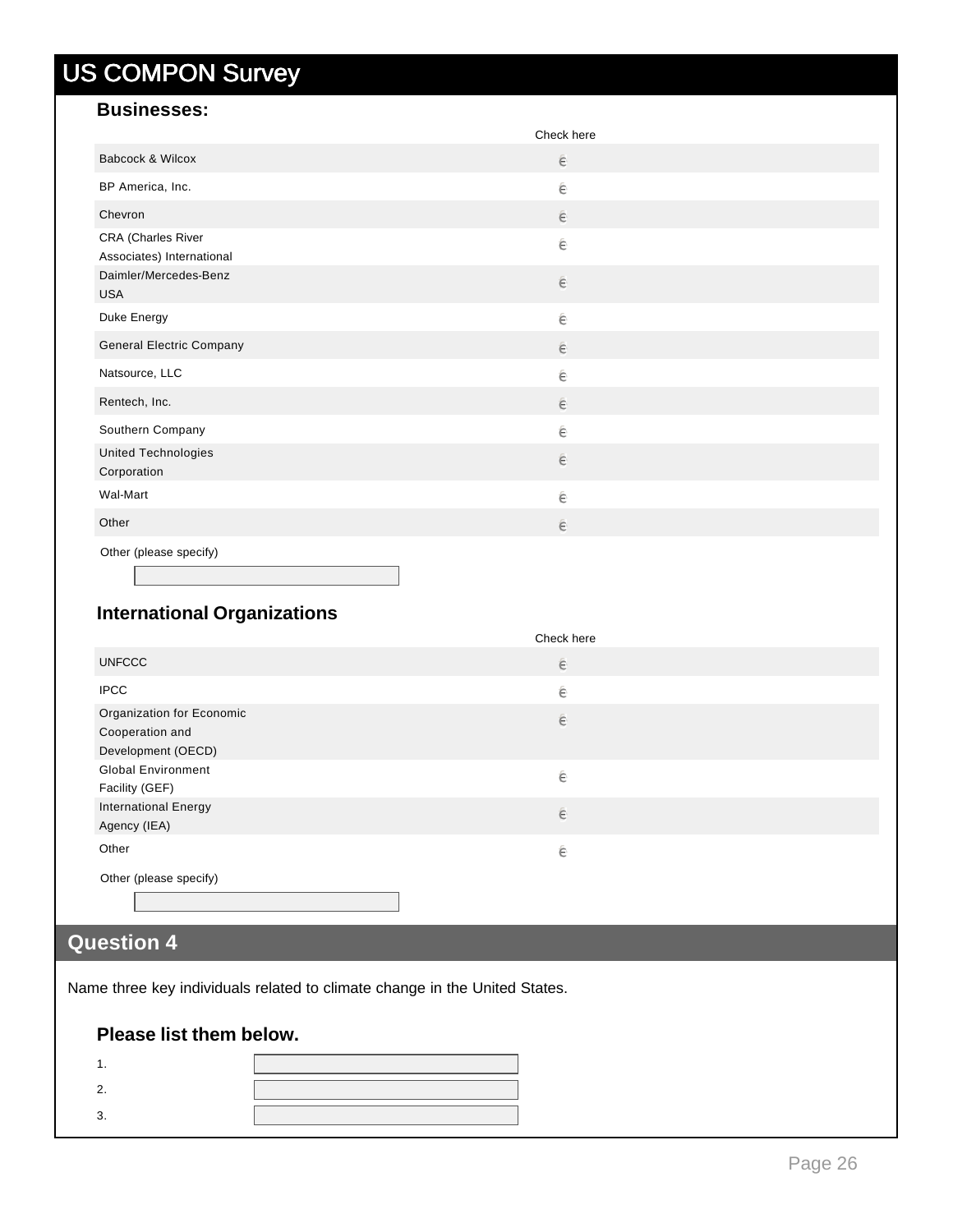#### **Question 5**

Below are climate-related proposals being discussed in the United States. These proposals may have been accepted and adopted recently, or they may still be under discussion.

#### **Question 5-1: Please indicate your organization's position on the issue (as stated).**

|                                                                                             | Strongly<br><b>Disagree</b> | <b>Disagree</b> | Neutral        | Agree | <b>Strongly Agree</b> |
|---------------------------------------------------------------------------------------------|-----------------------------|-----------------|----------------|-------|-----------------------|
| National Reduction of GHG emissions by 17% below<br>2005 levels by 2020                     | $\mathbb{E}$                | m               | $\mathbb{R}^n$ | m     | $\mathbb{R}^n$        |
| Emissions trading (cap and trade) is the best option for<br>reducing US GHG emissions.      | m                           | m               | m              | m     | m                     |
| The US should provide subsidies for nuclear power as a<br>form of GHG emissions reductions. | m                           | R <sub>1</sub>  | $\mathbb{E}$   | m     | $\mathbb{R}^n$        |
| The US should invest more money in clean coal<br>technology.                                | m                           | m               | m              | m     | -m                    |
| Countries should set their own targets for GHG emissions<br>reductions.                     | m                           | m               | m              | m     | m                     |

#### **Question 5-2: Which of the following activities did your organization undertake to try to influence the outcome of each event? Please select all that apply for each debate/policy category.**

|                                                                                                                                        | National<br>Reduction<br>Target | Emissions<br>Trading | Nuclear | Position in<br><b>UNFCCC</b><br>Negotiations | Clean Coal<br>Technology |
|----------------------------------------------------------------------------------------------------------------------------------------|---------------------------------|----------------------|---------|----------------------------------------------|--------------------------|
| Lobbying: Informal contacts with political parties,<br>government officials to advocate for your position.                             | ê                               | ê                    | ê       | ê                                            | ê                        |
| Policy-making: Formal testimony at hearings,<br>participation on government advisory committee, draft<br>legislation proposals or text | ê                               | ê                    | ê       | ê                                            | ê                        |
| Technical analysis: Distribution of data analysis, policy<br>analysis, research documents                                              | ê                               | ê                    | ê       | ê                                            | ê                        |
| Discussion forums: Exchange of ideas and preferences<br>with other interested groups                                                   | ê                               | ê                    | ê       | ê                                            | ê                        |
| Media and publicity: Press releases, press conferences,<br>advertising to publicize your position                                      | ê                               | ê                    | ê       | e                                            | ê                        |
| Activation: Collect signatures on petitions, call or send<br>letters or emails to politicians or officials                             | ê                               | ê                    | ê       | ê                                            | ê                        |
| Mobilization: Street demonstrations, mass meetings,<br>non-violent direct action to bring attention to the issue                       | ê                               | ê                    | ê       | e                                            | ê                        |
| Networking and coalition-building: Building new<br>relationships with or among organizations                                           | ê                               | ê                    | ê       | ê                                            | ê                        |
| Other (please specify below)                                                                                                           | ê                               | ê                    | ê       | e                                            | ê                        |
| Other/Indicate if this question is not appropriate for this organization                                                               |                                 |                      |         |                                              |                          |

#### **Question 6**

Below are climate-related issue proposals being discussed within the international negotiations of the United Nations Framework Convention on Climate Change these days. These proposals may have been accepted and adopted recently, or they may still be under discussion.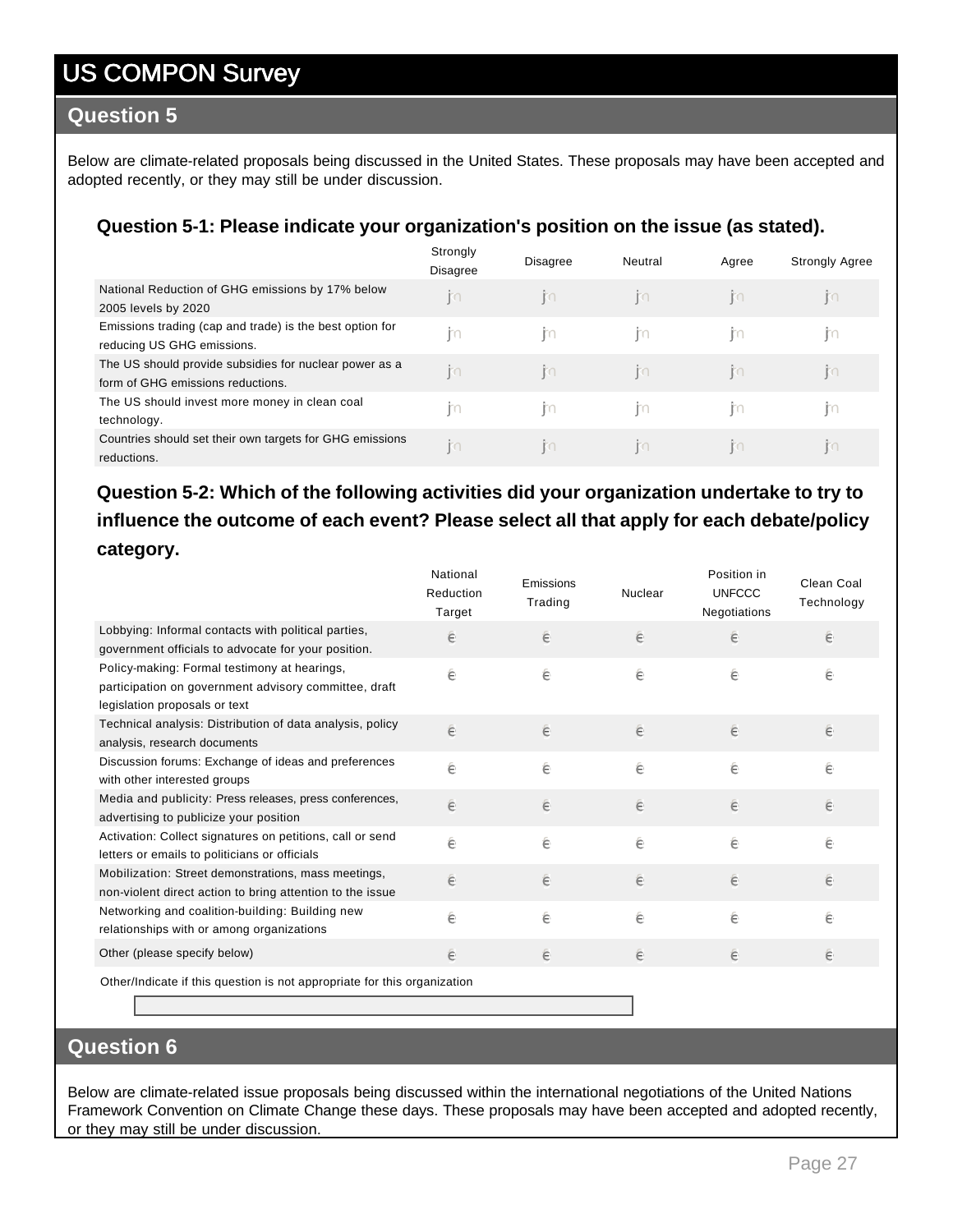#### **Question 6-1: Please indicate the degree of interest that your group has had in these policy proposals**

|                                                                                                             | None      | Very Little | Little | Moderate       | Strong | Very Strong |
|-------------------------------------------------------------------------------------------------------------|-----------|-------------|--------|----------------|--------|-------------|
| International binding commitment for GHG emissions<br>reductions                                            | <b>KO</b> | m           | m      | $\mathbb{R}^n$ | m      | Ю           |
| GHG emissions trading in a global carbon market based<br>on NAMAs (National Appropriate Mitigation Actions) | m         | m           | m      | m              | ГC     | H           |
| Expansion of CDM to include nuclear                                                                         | m         | m           | m      | m              | m      | m           |
| REDD plus                                                                                                   | m         | Ю           | m      | m              | Ю      | Ю           |
| Mechanism (decided at COP15)                                                                                | m         | m           | m      | m              | m      | m           |

#### **Question 6-2: Is your organization active within international negotiations or with international coalitions on these issues?**

 $\mathsf{h}$ n Yes

 $\mathbf{p} \in \mathbb{N}$ 

#### **Question 6-3: What is your organization's position on each issue?**

|                                                         | Strongly<br><b>Disagree</b> | <b>Disagree</b> | Neutral | Agree | <b>Strongly Agree</b> |
|---------------------------------------------------------|-----------------------------|-----------------|---------|-------|-----------------------|
| There should be an international binding commitment     | ľ٥                          | KО              | KI      | KO    | KO                    |
| on all nations to reduce GHG emissions.                 |                             |                 |         |       |                       |
| There should be an international GHG trading system in  | m                           | m               | Ю       |       | $\mathbb{R}$          |
| a global carbon market based on NAMAs.                  |                             |                 |         |       |                       |
| The Clean Development Mechanism program should          | m                           | KO.             | KO      | KO    | m                     |
| expand to include support for nuclear power facilities. |                             |                 |         |       |                       |
| The REDD plus mechanism is a good policy.               | Ю                           | Ш               | Ю       |       |                       |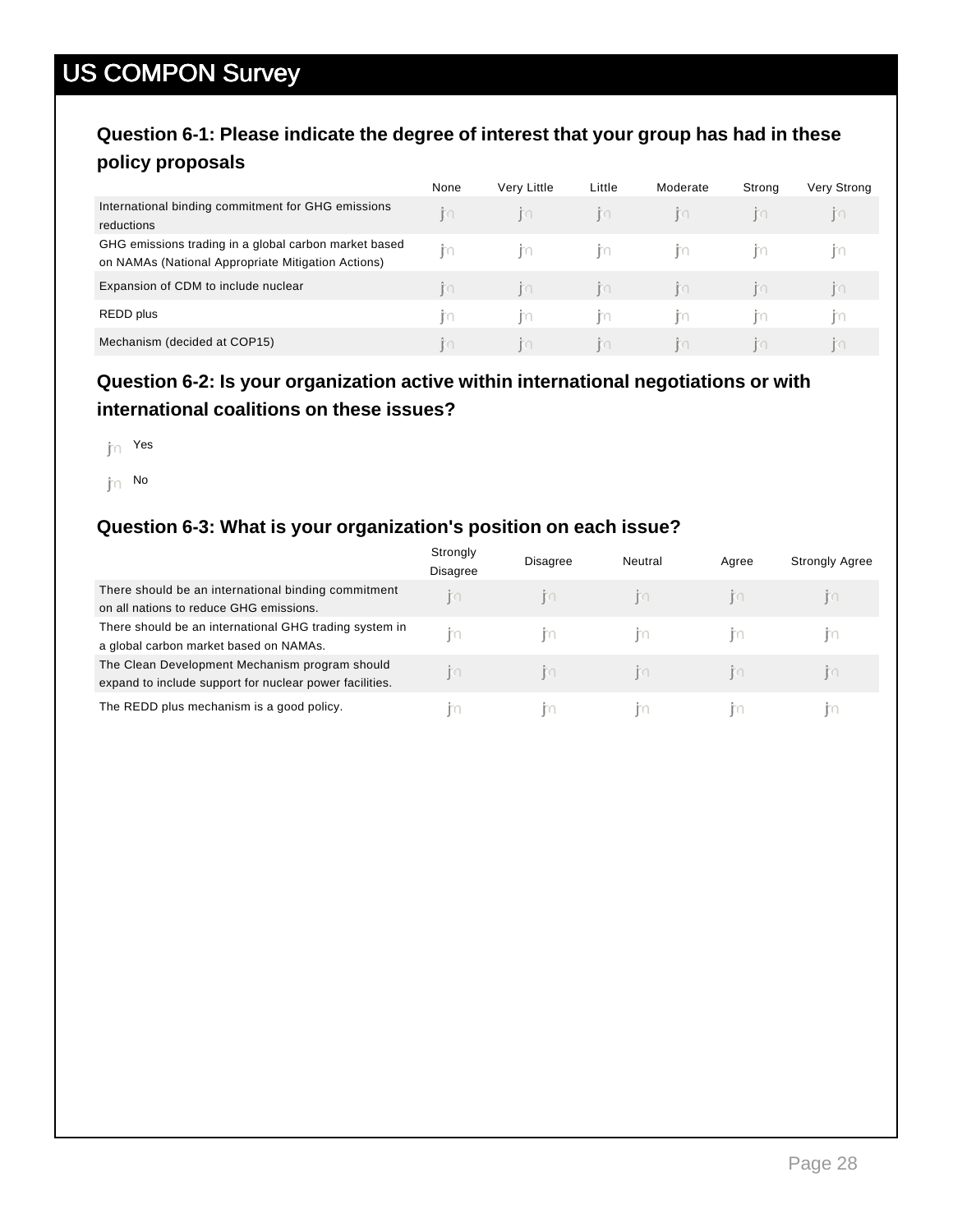#### **Question 6-4: Which of the following activities did your organization undertake to try to influence the outcome of these proposals? Please check all that apply.**

|                                                                                                                                        | International binding GHG trading based Expansion of CDM to<br>commitment | on NAMAs | include nuclear | <b>REDD</b> plus<br>mechanism |
|----------------------------------------------------------------------------------------------------------------------------------------|---------------------------------------------------------------------------|----------|-----------------|-------------------------------|
| Lobbying: Informal contacts with political parties,<br>government officials to advocate for your position                              | ê                                                                         | ê        | ê               | ê                             |
| Policy-making: Formal testimony at hearings,<br>participation on government advisory committee, draft<br>legislation proposals or text | ê                                                                         | ê        | ê               | ê                             |
| Technical analysis: Distribution of data analysis, policy<br>analysis, research documents                                              | ê                                                                         | ê        | ê               | ê                             |
| Discussion forums: Exchange ideas and preferences with<br>other interested groups                                                      | ê                                                                         | ê        | ê               | ê                             |
| Media and publicity: Press releases, press conferences,<br>advertising to publicize your position                                      | ê                                                                         | ê        | ê               | ê                             |
| Activation: Collect signatures on petitions, call or send<br>letters or emails to politicians or officials                             | ê                                                                         | ê        | ê               | ê                             |
| Mobilization: Street demonstrations, mass meetings,<br>non-violent direct action to bring attention to the issue                       | ê                                                                         | ê        | ê               | ê                             |
| Networking and coalition-building: Building new<br>relationships with or among organizations                                           | ê                                                                         | ê        | ê               | ê                             |
| Other (please specify below)                                                                                                           | ê                                                                         | ê        | ê               | ê                             |
|                                                                                                                                        |                                                                           |          |                 |                               |

Other/Indicate if this question is not appropriate for this organization

### **Organizational Information**

#### **Question 7: How many people does your group employ?**

Number of FTEs -- Full-Time Equivalents (two halftime staff equal one fulltime staff, etc.)

#### **Question 8: Is your group a membership organization?**

 $\mathsf{h}$ n Yes

 $\mathsf{p}_\cap$  No

If Yes, how many individuals or organizations are members?